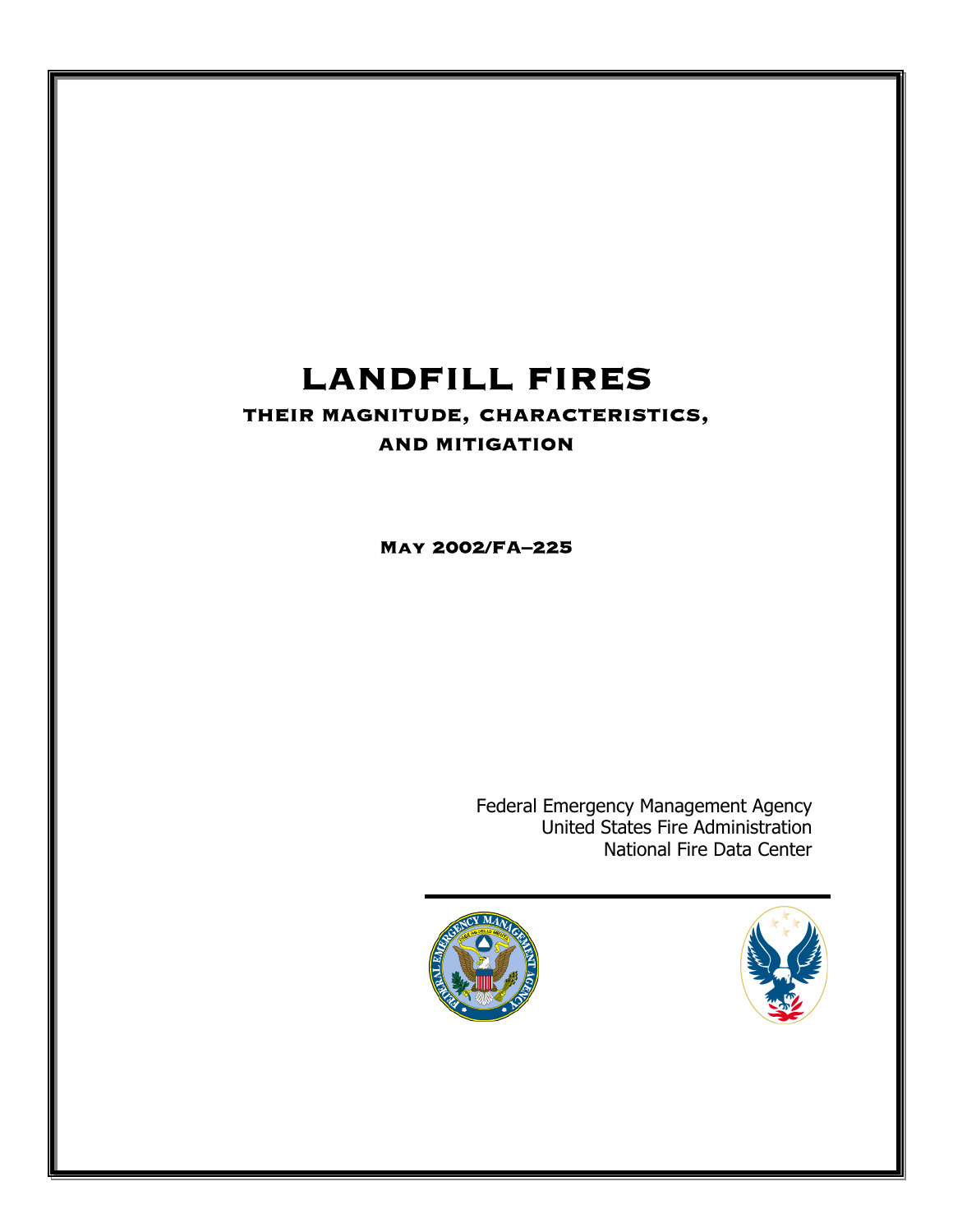**FA–225** 

# LANDFILL FIRES THEIR MAGNITUDE, CHARACTERISTICS, AND MITIGATION

MAY 2002

**Prepared by** 

**TriData Corporation 1000 Wilson Boulevard Arlington, Virginia 22209** 

**for** 

**Federal Emergency Management Agency United States Fire Administration National Fire Data Center**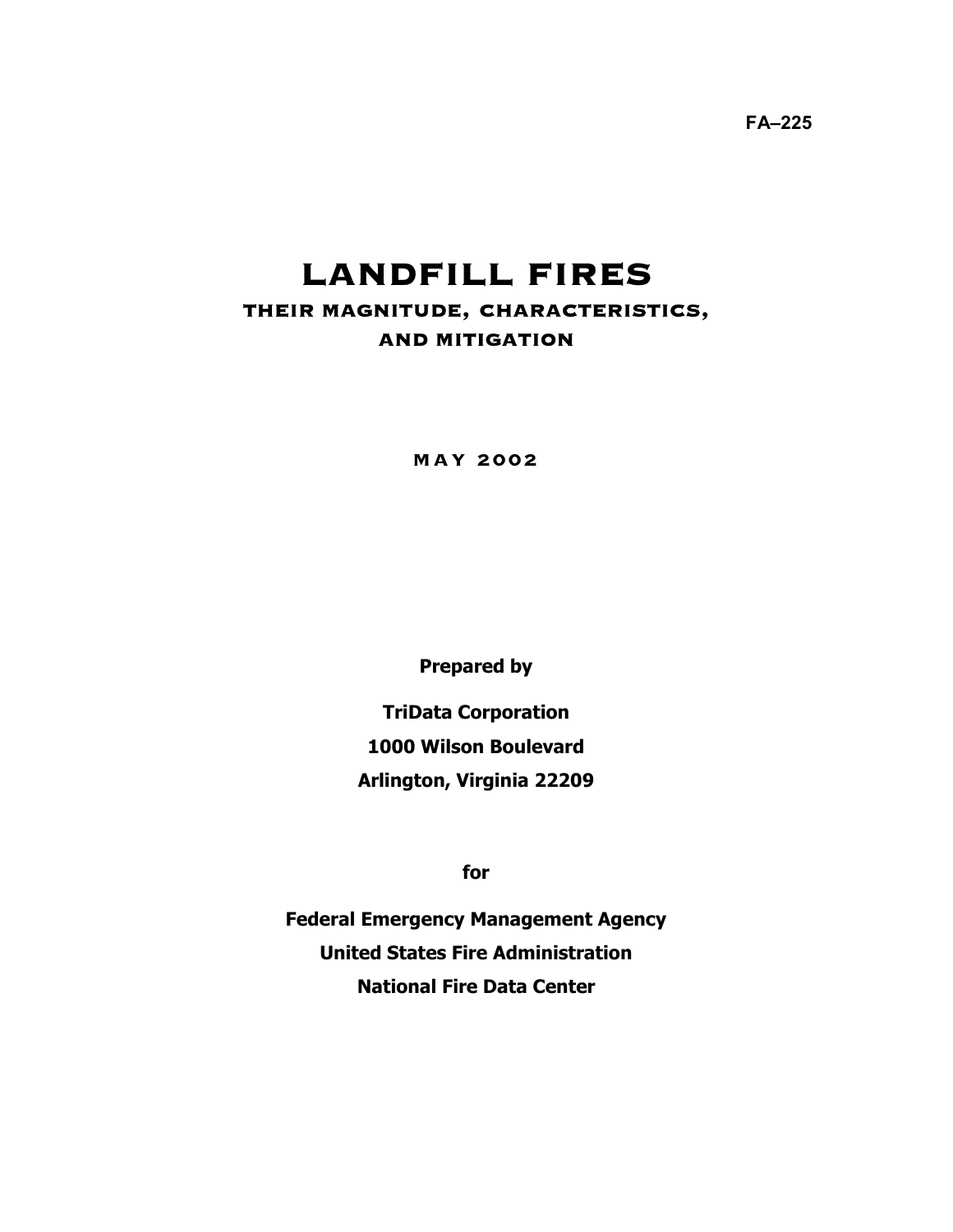# **U.S. FIRE ADMINISTRATION MISSION STATEMENT**

As an entity of the Federal Emergency Management Agency, the mission of the U.S. Fire Administration is to reduce life and economic losses due to fire and related emergencies through leadership, advocacy, coordination, and support. We serve the Nation independently, in coordination with other Federal agencies and in partnership with fire protection and emergency service communities. With a commitment to excellence, we provide public education, training, technology, and data initiatives.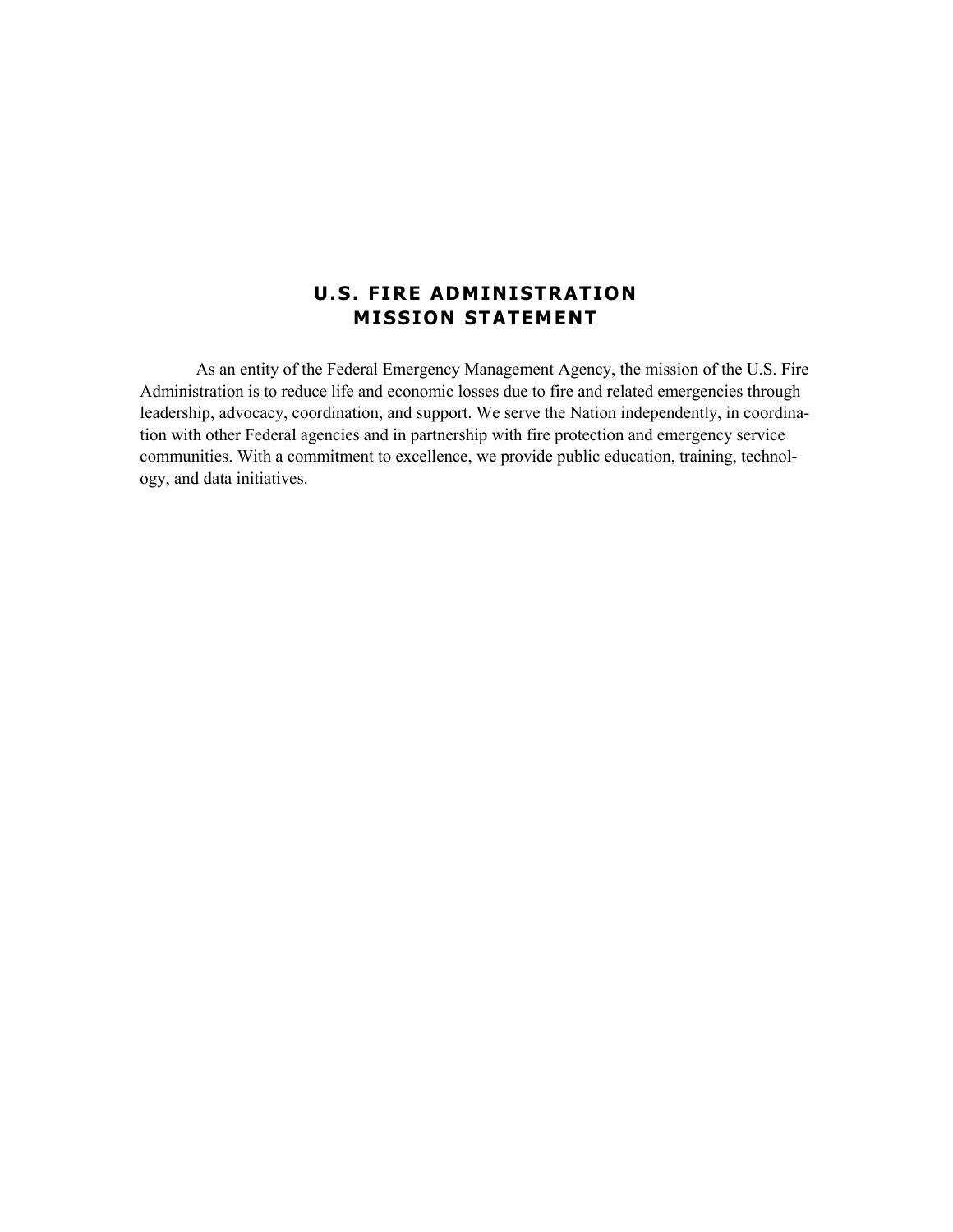## **CONTENTS**

#### **[ACKNOWLEDGMENTS](#page-4-0)**

#### **[EXECUTIVE SUMMARY](#page-5-0)**

[Regulation](#page-5-0) **[Characteristics](#page-5-0)** [Extinguishing Landfill Fires](#page-6-0) [Prevention](#page-6-0) [Statistical Analysis](#page-6-0)  [Case Studies](#page-6-0)

#### **[SOURCES OF DATA](#page-7-0)**

### **[WHY STUDY LANDFILL FIRES?](#page-8-0)**

#### **[CHARACTERISTICS OF LANDFILLS](#page-9-0)**

[Municipal Solid Waste Landfill](#page-9-0)  [Other Types of Landfills](#page-11-0) [Landfill Emissions](#page-12-0)  [Number of Landfills](#page-13-0) [The Development of Landfill Regulation1](#page-13-0)

#### **[CHARACTERISTICS OF LANDFILL FIRES](#page-16-0)**

[Surface Fires](#page-16-0) [Underground Fires](#page-17-0) [Health Effects of Landfill Fires](#page-18-0) 

#### **[EXTINGUISHING LANDFILL FIRES](#page-19-0)**

[Wind/Weather](#page-19-0) Water Supply [Multi-Agency Response](#page-20-0) Personnel Safety [Access to and Maneuverability of Heavy Equipment](#page-20-0)  Logistics Environmental Impact [Landfill Contents](#page-21-0)

#### **[LANDFILL FIRES: STATISTICAL ANALYSIS](#page-21-0)**

[Type of Landfill Fires](#page-22-0) [Causes of Landfill Fires](#page-22-0) [When Landfill Fires Occur](#page-22-0) 

#### **[LANDFILL FIRE PREVENTION](#page-24-0)**

[Landfill Management](#page-24-0) [Methane Gas Detection and Collection](#page-24-0)

#### **[CASE STUDIES](#page-25-0)**

[Finland](#page-26-0) [Canada](#page-26-0) [Hawaii](#page-27-0)  [Other Examples](#page-28-0) 

#### **[CONCLUSION](#page-30-0)**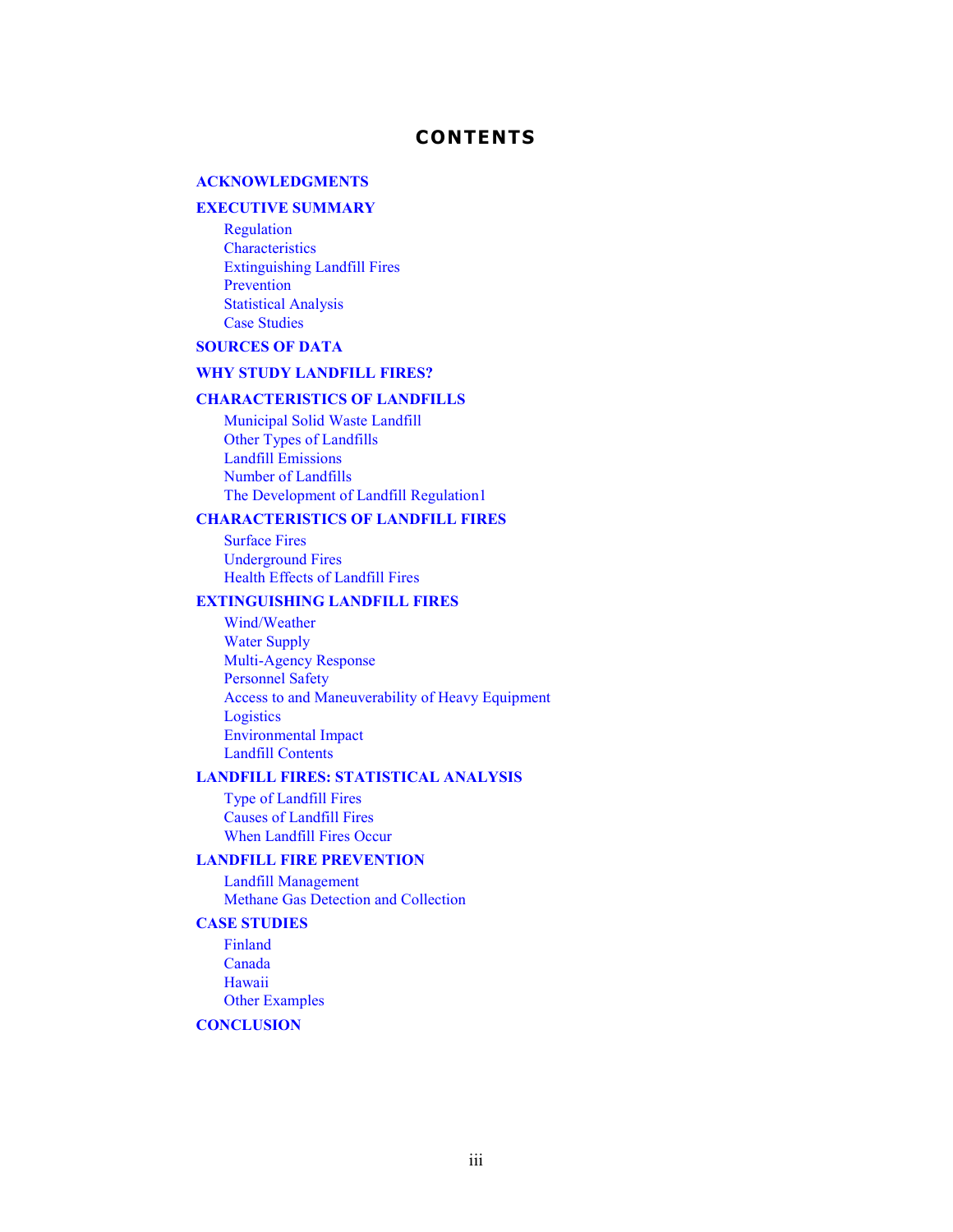# **ACKNOWLEDGMENTS**

<span id="page-4-0"></span>The United States Fire Administration greatly appreciates the help of the following persons who provided information or reviewed this report:

| Rodney Slaughter      | Rodney Slaughter is the President of Dragonfly Communications<br>Network, a fire service training and consulting firm.                                                                                                                                                                                 |
|-----------------------|--------------------------------------------------------------------------------------------------------------------------------------------------------------------------------------------------------------------------------------------------------------------------------------------------------|
| <b>Todd Thalhamer</b> | Todd Thalhamer, P.E., is a waste management engineer with the<br>California Integrated Waste Management Board. Mr. Thalhamer<br>specializes in investigating and mitigating landfill and tire fires<br>for the State of California.                                                                    |
| Dr. Tony Sperling     | Dr. Sperling is the President of Sperling Hansen Associates and<br>the founding partner of Landfillfire.com (http://www.Landfill-<br>fire.com). Since 1997, he has specialized in landfill fire risk<br>reduction training and landfill fire extinguishment on more than<br>30 landfill fire projects. |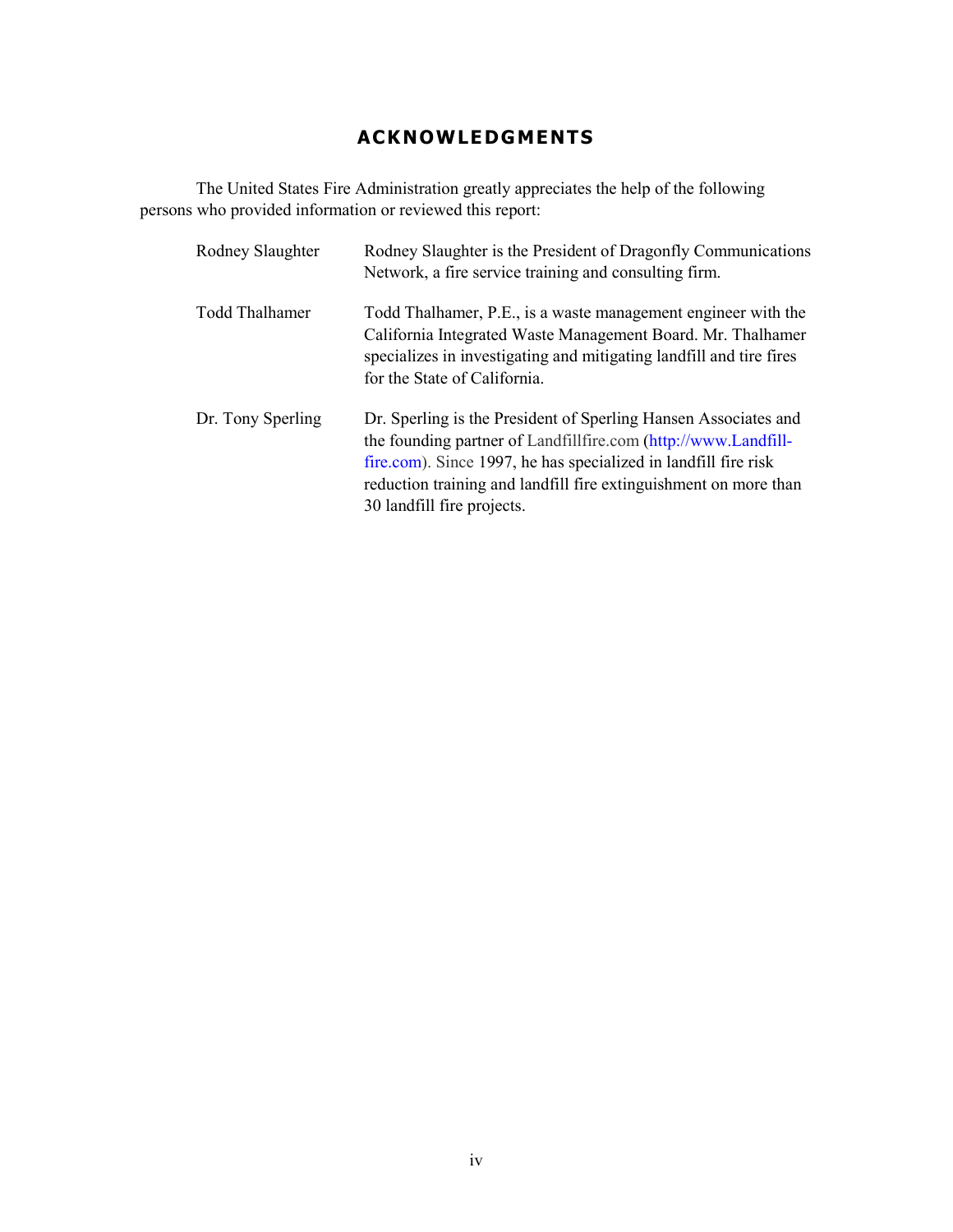## **EXECUTIVE SUMMARY**

<span id="page-5-0"></span>Landfills can be controversial in and of themselves. Homeowners and business owners tend not to support the siting and development of landfills in their neighborhoods due to perceived notions about noxious fumes, health and environmental effects, and adverse influences on property values. Fires occurring in landfill sites are an ongoing, complex problem that has existed for decades.

Although relatively uncommon, fires in landfills generally receive substantial media attention and have the potential to become politically damaging events. Landfill fires threaten the environment through toxic pollutants emitted into the air, water, and soil.

Landfill fires are particularly challenging to the fire service. A large landfill fire normally requires numerous personnel and a significant period of time before it is contained. Both of these circumstances can strain a jurisdiction, particularly one dependent on volunteer staffing.

Landfill operators, members of the fire service, and community residents need to learn as much as possible from past experience to prevent and mitigate future landfill fires.

**REGULATION**. In 1976, Congress passed the Resource Conservation and Recovery Act (RCRA), which gave the Environmental Protection Agency (EPA) the authority to control hazardous waste from "cradle-to-grave." RCRA covers the generation, transportation, treatment, storage, and disposal of hazardous waste and provides a framework for the management of nonhazardous wastes. A turning point in landfill regulation and remediation occurred in 1980, first with the "Superfund" legislation, followed by the Hazardous and Solid Waste Amendments (HSWA) in 1984, which finally gave the EPA regulatory authority over landfills. The Comprehensive Environmental Response, Compensation, and Liability Act (CERCLA), known as Superfund, governs closed and abandoned hazardous material waste sites, provides for the liability of persons responsible for the release of hazardous materials at these sites, and established a trust fund to provide for cleanup where no responsible party could be identified.

**CHARACTERISTICS**. The most common type of landfill is one that is designed to accept municipal solid waste (MSW). Other types of landfills include hazardous materials landfills, construction and demolition landfills, and industrial landfills. Each type of landfill has specific characteristics based on the type of waste it is designed to accept.

The passage of liquid through solid waste in a landfill creates leachate, which contains potentially dangerous pollutants. As such, landfills must operate in a manner that protects the environment, particularly surface and ground waters, from leachate contamination. To do this, landfill designs generally incorporate a composite liner and a leachate collection system, and landfill procedures require that the waste collected each day be completely covered.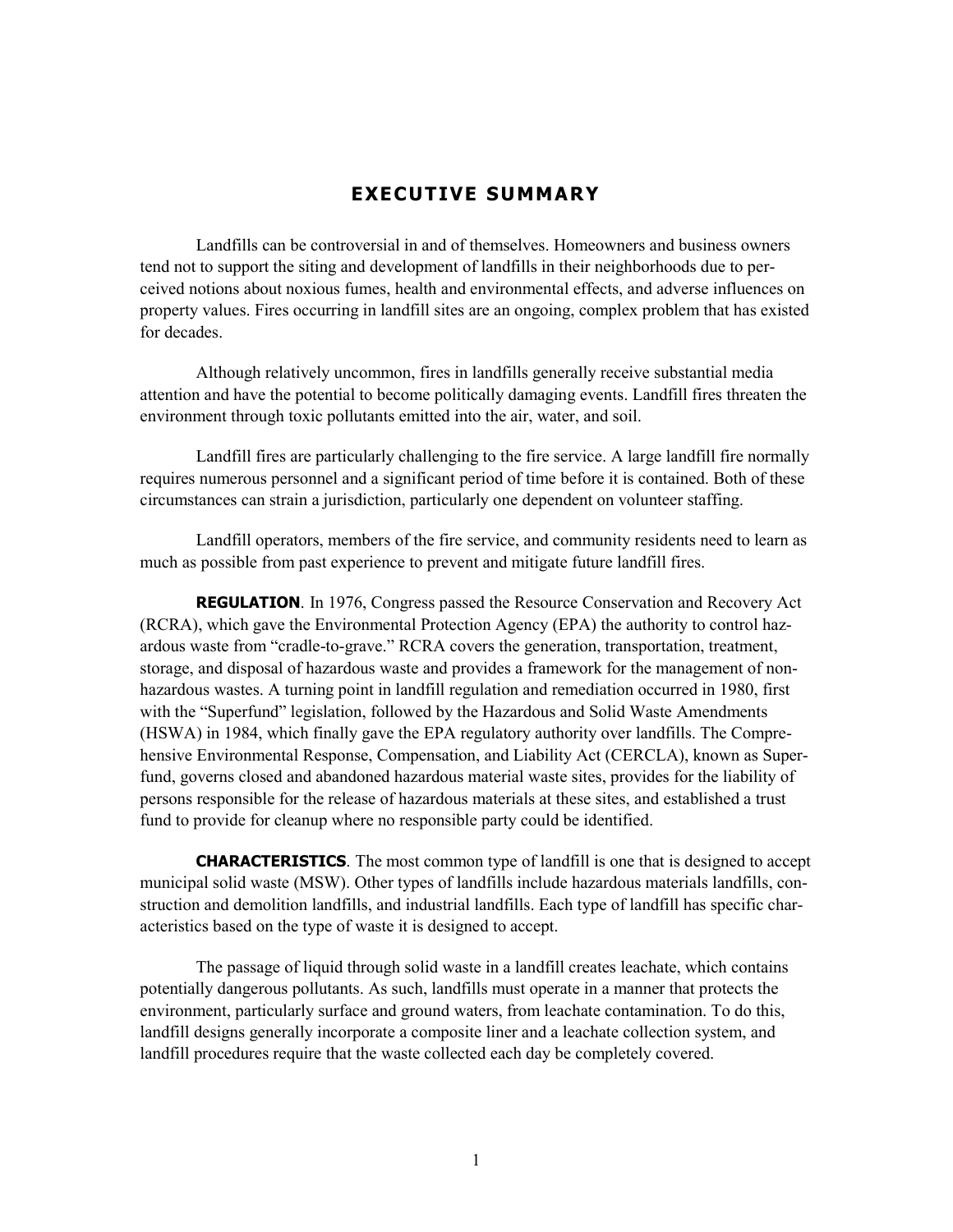<span id="page-6-0"></span>Because of the methods normally adopted to deposit, compact, and cover waste in landfills, the decomposition of waste is largely anaerobic, which results in the production of large quantities of methane and carbon dioxide. Landfills are the largest source of methane emissions in the United States; in 1999, 35 percent of methane emissions were from landfills. Methane is highly flammable and plays a large role in the ignition of landfill fires.

**EXTINGUISHING LANDFILL FIRES**. The different dynamics, characteristics, and regulations of landfills and the fires that occur in them suggest that firefighting tactics need to be determined on a case-by-case basis depending on the materials buried in the landfill, which materials have ignited, depth of the fire, and the fire's ignition source. Challenges explored in this report include wind/weather; water supply; multi-agency response; personnel safety; access to, access by and maneuverability of heavy equipment; logistics; environmental impact; and landfill contents (potentially hazardous or illegal).

**PREVENTION**. Fire prevention actions can reduce property damage and the risk of injury and death, as well as decrease health and environmental hazards associated with landfill fires. As a rule, the cost of prevention is less expensive than the cost of fighting and cleaning up a fire. In many cases, particularly at larger landfills, fire prevention activities are mandated by law. The principal methods for landfill fire prevention include effective landfill management and appropriate methane gas detection and collection.

**STATISTICAL ANALYSIS**. Data from the National Fire Incident Reporting System (NFIRS) does not include MSW landfills as a fixed property use category. Rather, the NFIRS data set includes a category for "dump or sanitary landfill" under NFIRS Fixed Property Use code 932. Although this definition is broader than the definition of a landfill, it is the closest match available in NFIRS. Based on extrapolation of the NFIRS data, each year in the United States an average of 8,400 dump and landfill fires are reported to the fire service. This represents less than a half percent of all reported fires. Undoubtedly, some landfill fires go unreported because they burned undetected or were on private property and extinguished by the landfill operator. Reported fires are responsible for less than 10 civilian injuries, 30 firefighter injuries, and between \$3 and \$8 million in property loss each year.<sup>1</sup> Deaths (civilian or fire service) are rare in these fires. Since NFIRS represents a sample of data, it may be that fatalities occurred during the study period and were not reported or captured in the data.

**CASE STUDIES**. A sample of landfill fires throughout the world sheds light on the landfill fire problem. Waste disposal practices and the regulation of landfill sites are similar in the comparison countries. Landfill fires have been investigated and studied in more detail in these jurisdictions than in the United States. In addition to presenting U.S. case studies, this report includes brief synopses of interviews and media reports detailing landfill fires in the United States and the lessons that were learned from them.

<sup>1</sup> National estimates are based on NFIRS data (1996–1998) and the National Fire Protection Association's (NFPA) annual survey, *Fire Loss in the United States*.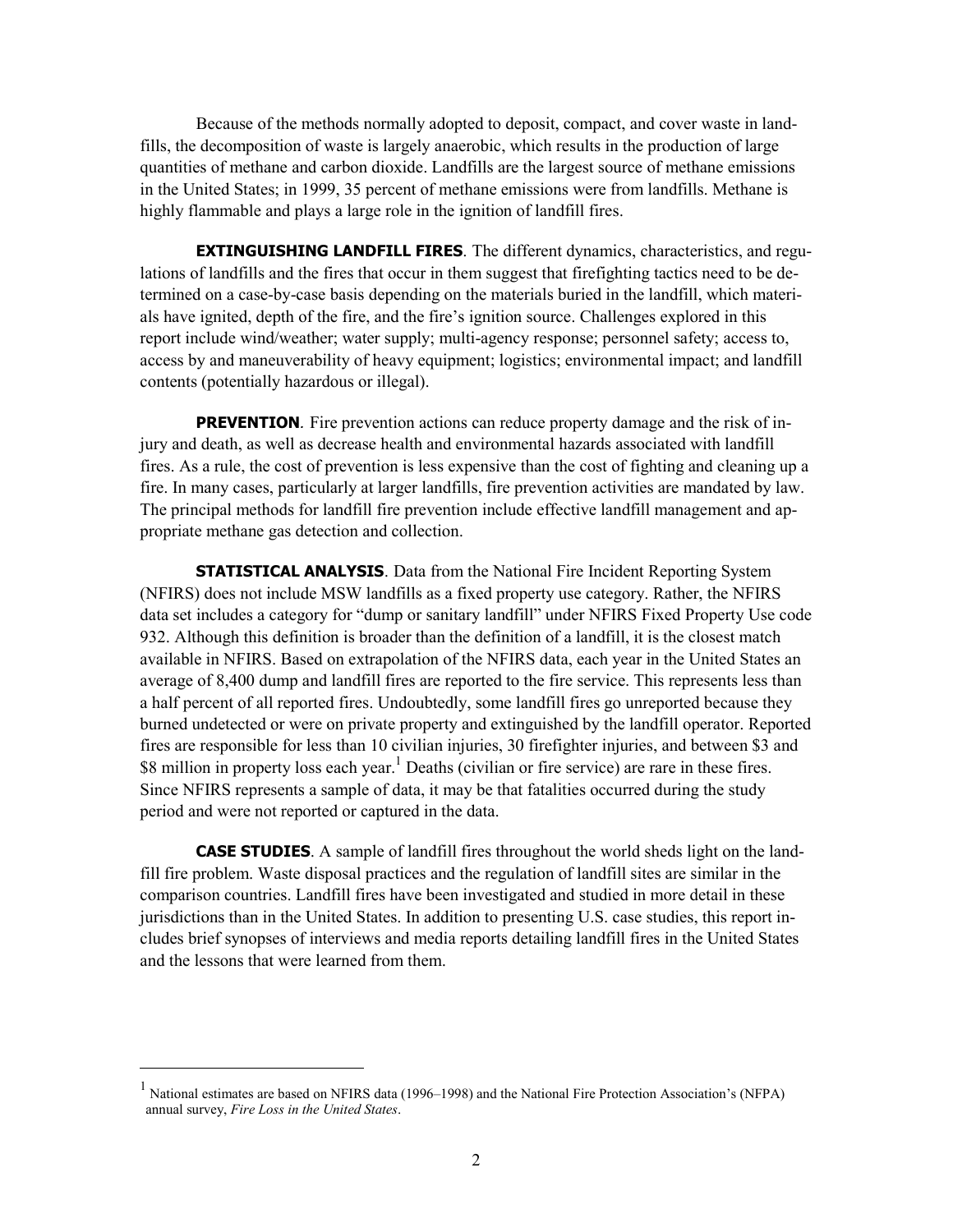# <span id="page-7-0"></span>LANDFILL FIRES THEIR MAGNITUDE, CHARACTERISTICS, AND MITIGATION

Fires occurring at landfill sites across the United States are an ongoing, complex problem that has existed for decades. Landfill fires threaten the environment through toxic pollutants emitted into the air, water, and soil. These fires also pose a risk to firefighters and civilians who are exposed to the hazardous chemical compounds they emit. The degree of risk depends in part on the contents buried in the landfill, the geography of the landfill, and the nature of the fire. There can be great difficulty in the detection and extinguishment of landfill fires, which is compounded because these fires often smolder for weeks under the surface of the landfill before being discovered.

This report was prepared by TriData Corporation, Arlington, Virginia, under contract to the Federal Emergency Management Agency, U.S. Fire Administration (USFA), National Fire Data Center. It presents an overview of the landfill fire problem. Issues examined include the landfill components that create fire hazards; the effect of Environmental Protection Agency (EPA) regulations and landfill cleanup efforts; a profile of landfill fires including their characteristics, methods of extinguishing, and safety issues for firefighters; prevention efforts to reduce landfill fires; and past examples of significant landfill fires and lessons learned.

## **SOURCES OF DATA**

Data on the number of municipal solid waste (MSW) landfill sites in the United States and their current regulations regarding disposal, including those open for disposal and those retired from service, were obtained from the EPA. Data and regulation information pertaining to the Superfund project, including current maps outlining ongoing landfill cleanup efforts, were also obtained from the EPA.

The EPA derives their landfill statistics from *BioCycle* magazine, which conducts an annual survey called "The State of Garbage in America." *BioCycle* magazine sends the survey to state officials and follows up the collected data with phone calls, e-mails, and letters to obtain as complete and accurate information on each participating state as possible. The survey collects data on MSW disposal practices in the United States, including information on national recycling rates, number of municipal solid waste landfills, and disposal rates.

Other information on landfill definitions, landfill dynamics, landfill regulations, and chemical compounds contained in emissions were derived from several sources within the EPA.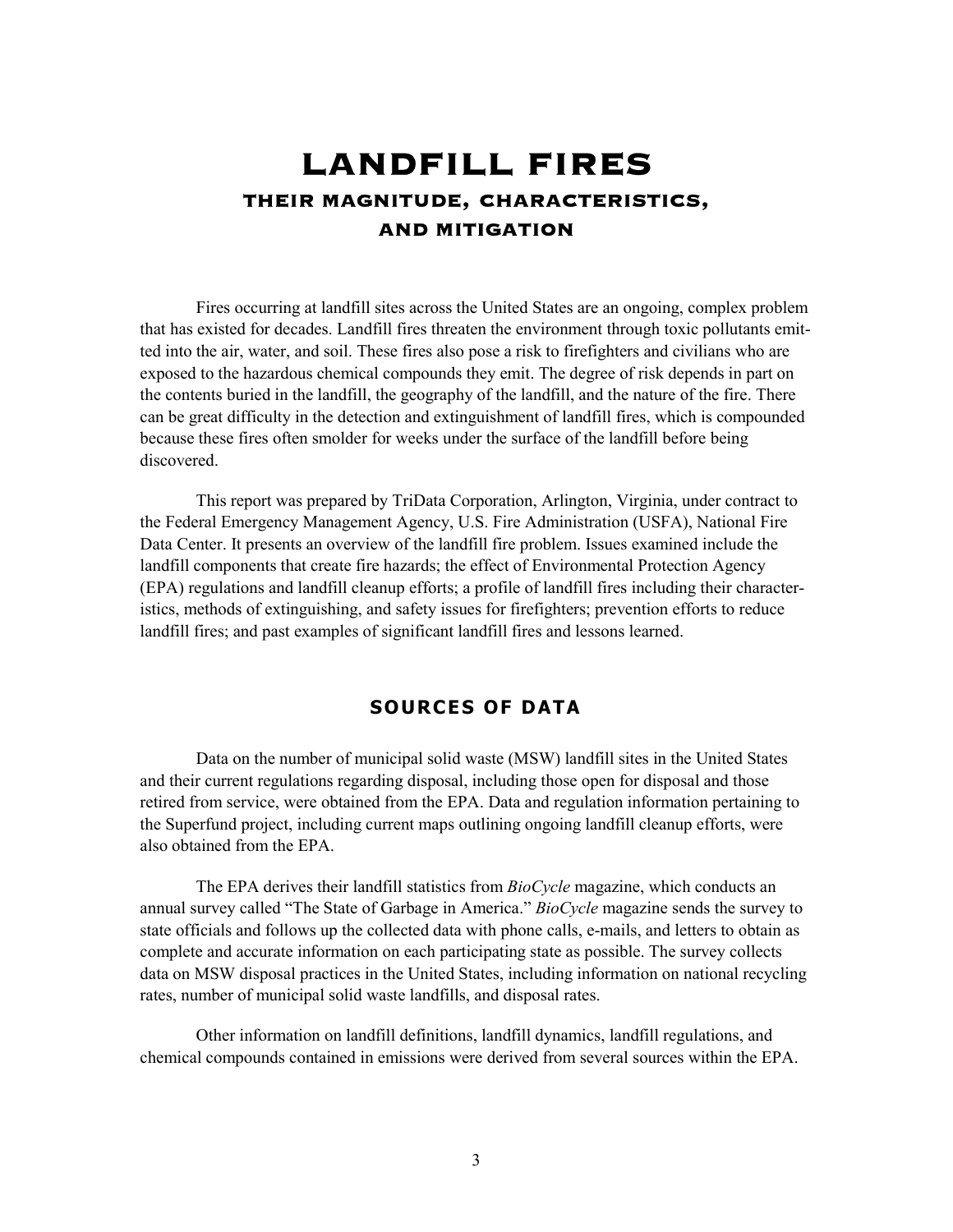<span id="page-8-0"></span>Landfill fire statistics presented here are based on data from the National Fire Incident Reporting System (NFIRS). NFIRS, established in 1975, is a data system maintained by USFA and today is the largest fire data set in the world. Not all fire departments participate in NFIRS, but the distribution of participants in NFIRS is reasonably representative of the entire nation, even though the sample is not random. Since the data set is incomplete and represents only a sample of American fire departments (<40 percent), many of the numbers in this analysis are national estimates or percentages rather than raw totals or absolute numbers.

Technical information on the characteristics of landfill fires was gathered from sources ranging from the textbook *The Essentials of Firefighting*<sup>2</sup> to various international studies on landfill fires.

Interviews were conducted with fire department representatives who have dealt with landfill fires. Examples of these fires are included in the report, along with lessons learned by the departments in suppressing the fires. Media reports (newspapers, magazines) provided further information about those fires discussed during the interviews.

## **WHY STUDY LANDFILL FIRES?**

Landfills tend to be controversial in and of themselves. Homeowners and business owners may not be inclined to support new siting or development in their areas due to perceived notions about noxious fumes, health effects, and adverse influences on property values. As such, landfill fires can raise political issues and have implications for elected officials on election day. Further, the costs associated with fire suppression and environmental monitoring during a landfill fire can be enormous. This raises questions as to who is responsible for those costs—the municipal jurisdiction, a private company that operates the landfill, a combination of both, or some other entity.

Although relatively uncommon, fires in landfills generally receive substantial media attention. In some cases, landfill fires can smolder for weeks, producing odorous and noxious smoke that can be a community annoyance and that pose a health risk to civilians, firefighters, and others who are exposed.

Depending on the type of landfill and its contents, the smoke from a landfill fire may contain dangerous chemical compounds, which can cause respiratory disorders and other medical conditions. Even if the smoke is benign, it can still aggravate existing respiratory conditions and reduce visibility around the landfill. In addition, contrary to conventional thinking, the use of large amounts of water to suppress a landfill fire can actually make the fire worse by increasing the rate of aerobic decomposition, which increases the heat available inside the landfill. Further, runoff from suppression efforts can overwhelm a landfill's leachate collection system and contaminate ground or surface water sources.

<sup>2</sup>*Essentials of Firefighting 4th Edition*, International Fire Service Training Association, 2001.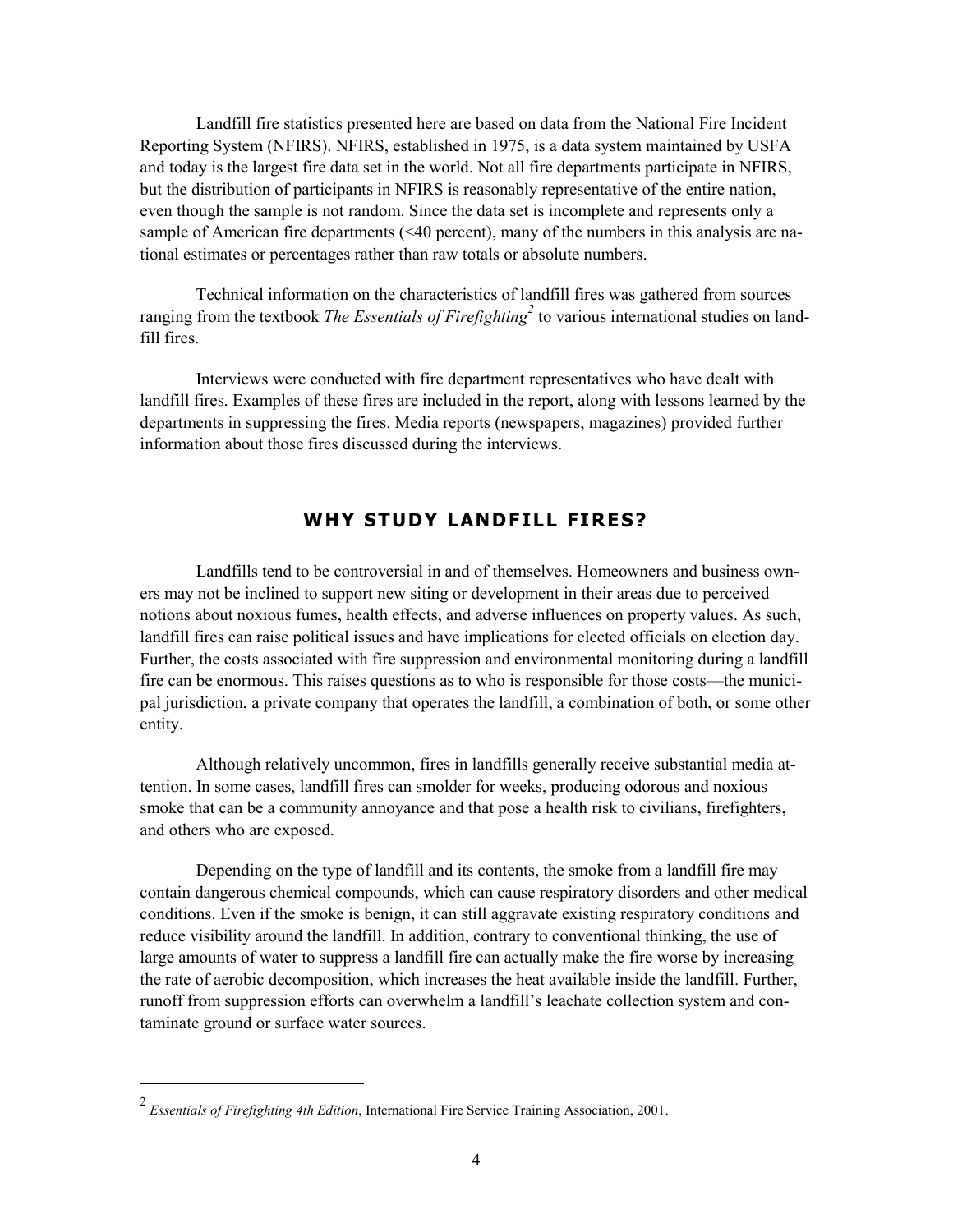<span id="page-9-0"></span>Landfill fires are particularly challenging to the fire service. A large landfill fire will generally require numerous personnel and significant amounts of time to contain. Both of these circumstances can strain a jurisdiction, particularly one dependent on volunteer staffing. Depending on the type and location of the fire, extinguishing it may require specialized personnel and equipment that may not be immediately available. For example, fires involving hazardous materials require specially trained personnel who are equipped with specialized protective gear. Underground fires generally necessitate the use of heavy equipment (bulldozers, excavators, etc.) to dig out burning waste to be extinguished. Fire may also compromise the structural integrity of a landfill, posing a collapse hazard for personnel operating on the fireground.

Because these fires are relatively uncommon, it is important for communities and the fire service to learn as much as possible from past experience to prevent and mitigate future landfill fires and, if one occurs, to understand the best methods for extinguishing it.

## **CHARACTERISTICS OF LANDFILLS**

Landfills have a variety of unique characteristics, which are primarily determined by the type of waste they are designed to accept. Landfills are regulated by different agencies at the federal, state, and local levels. (Regulatory mechanisms are discussed in detail later in this report.)

The characteristics of landfills constructed before 1984, however, may not conform to those discussed in this section. Prior to 1984, no federal agency had the jurisdiction to regulate landfills. Although some state-based agencies may have had regulatory authority before then, older landfill sites may have accepted both hazardous and nonhazardous waste if they were in operation prior to federal or state regulation. Further, older facilities may not have been constructed with leachate collection systems, gas-monitoring systems, or composite liners that meet the specifications required today.

**MUNICIPAL SOLID WASTE LANDFILL**. The most common type of landfill is designed for the disposal of municipal solid waste. MSW includes household waste such as product packaging, food scraps, furniture, clothing, and grass clippings. In 1999 alone, Americans generated nearly 230 million tons of MSW.<sup>3</sup> Table 1 illustrates the components of the MSW produced in 1999 by material category. Only 57 percent of this waste, however, went to a landfill for disposal; the remainder was either recovered through recycling (28 percent) or incinerated (15 percent).<sup>4</sup>

The Code of Federal Regulations (CFR) defines an MSW landfill (MSWLF) as "a discrete area of land or an excavation site that receives household waste, and that is not a land application unit, surface impoundment, injection well, or waste pile…MSWLF unit may also receive other types of RCRA [Resource Conservation and Recovery Act] Subtitle D wastes, such

 $3$  U.S. Code of Federal Regulations, 40 CFR 258.2 (Title 40–Protection of Environment Chapter I–Environmental Pro tection Agency. Part 258 – Criteria For Municipal Solid Waste Landfills).

<sup>4</sup>*Municipal Solid Waste Basic Facts*, Environmental Protection Agency, Office of Solid Waste, January 4, 2002. [http://www.epa.gov/epaoswer/non-hw/muncpl/facts.htm.](http://www.epa.gov/epaoswer/non-hw/muncpl/facts.htm)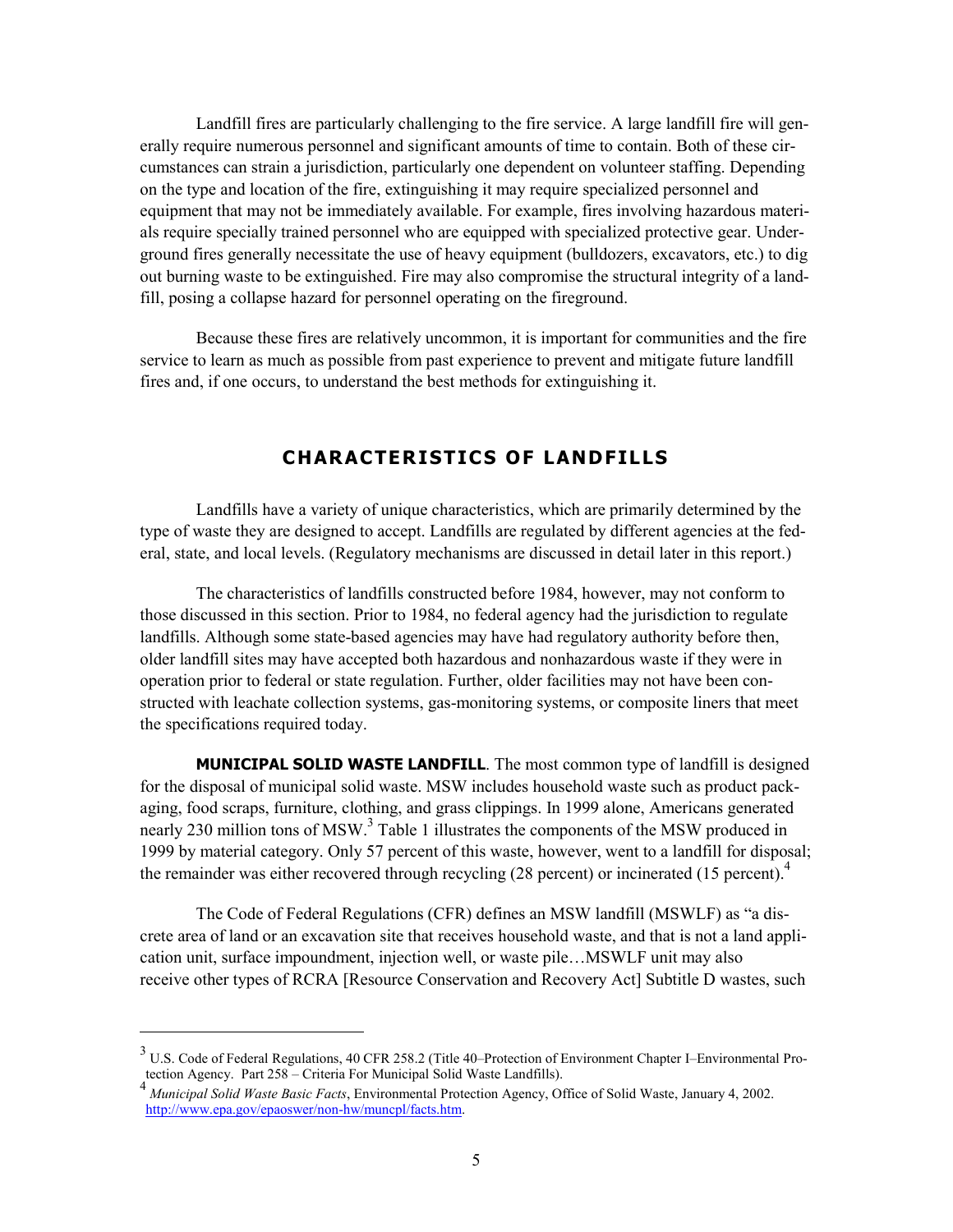| <b>Component</b>             | <b>Percent of Waste</b> |  |  |
|------------------------------|-------------------------|--|--|
| Paper                        | 38.1                    |  |  |
| Yard Waste                   | 12.1                    |  |  |
| Food Waste                   | 10.9                    |  |  |
| <b>Plastics</b>              | 10.5                    |  |  |
| Metals                       | 7.8                     |  |  |
| Rubber, Leather and Textiles | 6.6                     |  |  |
| Glass                        | 5.5                     |  |  |
| Wood                         | 5.3                     |  |  |
| Other                        | 3.2                     |  |  |

**Table 1. Components of MSW Produced in 1999 (prior to recycling)**<sup>5</sup>

as commercial solid waste, nonhazardous sludge, conditionally exempt small quantity of generator waste and industrial solid waste. Such a landfill may be publicly or privately owned."<sup>6</sup>

The passage of liquid through the solid waste in a landfill creates leachate. Leachate is defined as "a liquid that has passed through or emerged from solid waste and contains soluble, suspended, or miscible materials removed from such waste."<sup>7</sup> As such, MSW landfills must oper ate in a manner that protects the environment, particularly surface and ground waters, from leachate contamination. To do this, MSW landfills generally use a combination of a composite liner and a leachate collection system. A composite liner "combines an upper liner of a synthetic flexible membrane and a lower layer of soil at least 2 feet thick with a hydraulic conductivity of no greater than 1 x  $10^{-7}$  cm/sec<sup>-8</sup> (Figure 1). A leachate collection system consists of a network of pipes that collect the leachate. The collected leachate is typically pumped to the surface of the landfill so that it can be treated and decontaminated. "The leachate collection system must be designed to keep the depth of the leachate over the liner to no greater than 30 centimeters."<sup>9</sup>

While an MSW landfill is in operation, waste is disposed of in layers. These layers are compacted to the smallest practical volume and covered with earthen material at the end of each operating day, except at facilities exempt from cover placement or that use an alternate daily cover such as a tarp.

When a landfill reaches its capacity for waste disposal, a final cover is constructed. The final cover must be designed and constructed to minimize the flow of water into the closed landfill. It must also contain an erosion layer to prevent the disintegration of the cover. This layer must be composed of a minimum of 6 inches of earthen material capable of sustaining plant

<sup>5</sup>*Municipal Solid Waste in the United States: 1999 Facts and Figures,* Environmental Protection Agency. 6

 $6$  U.S. Code of Federal Regulations, 40 CFR 258.2, op. cit.

 $7 \overline{\text{Ibid.}}$ 

Ibid. 8 *Criteria for Solid Waste Disposal Facilities: A Guide for Owners/Operators,* Environmental Protection Agency, EPA/530-SW-91-089, March 1993.

 $9$  Ibid.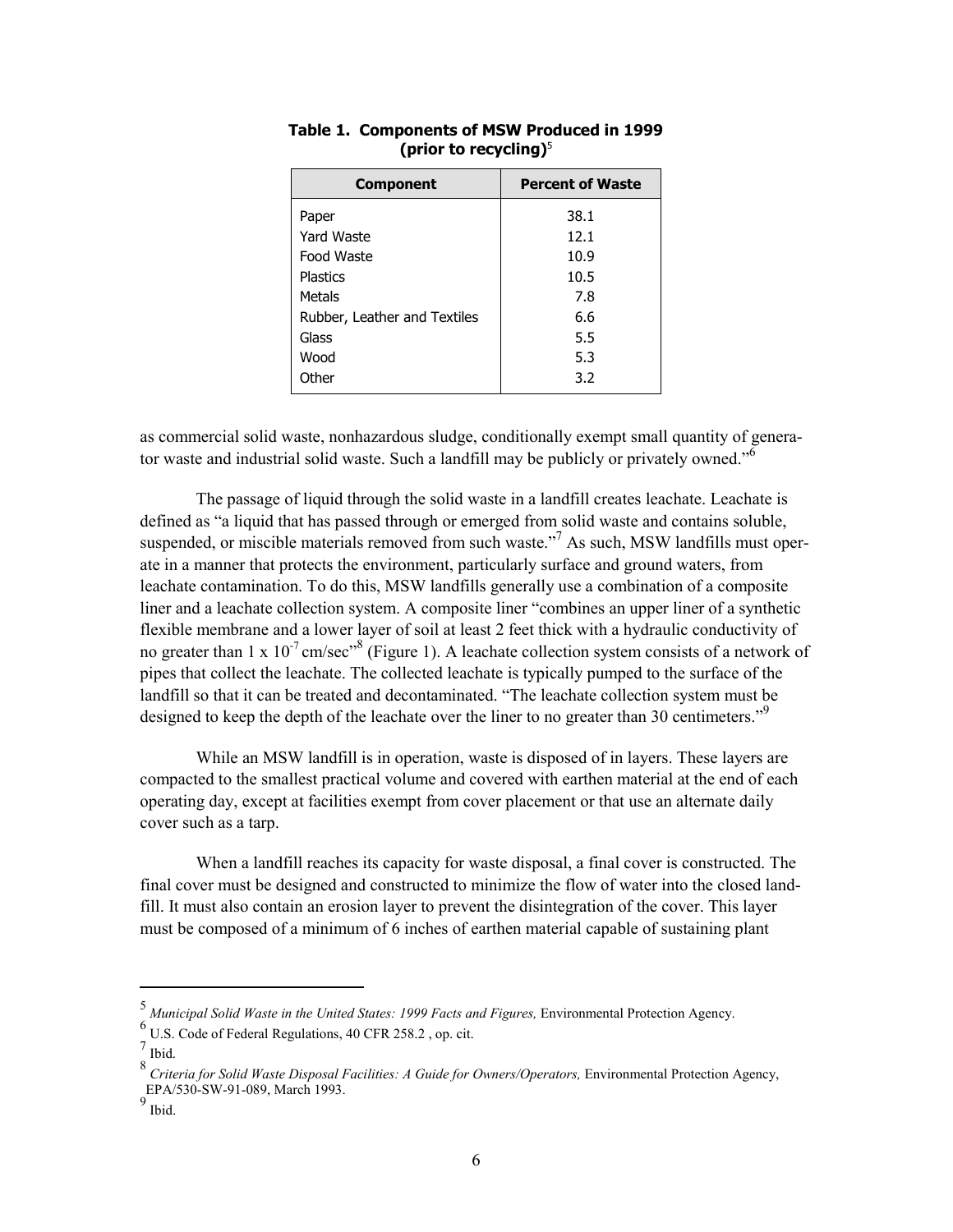<span id="page-11-0"></span>

**Figure 1. Landfill Components**<sup>10</sup>

growth. An independent engineer must certify that the landfill was closed in accordance with federal regulations. For the next 30 years, landfill owners or operators are required to maintain the integrity of the final cover, monitor groundwater and methane gas, and continue leachate management. Finally, the property deed must reflect the property's prior use as a landfill, which restricts the future development of the site. $11$ 

**OTHER TYPES OF LANDFILLS***.* Some types of waste (e.g., industrial waste and hazardous waste) cannot necessarily be disposed of in an MSW landfill. Instead, these materials must be disposed of in specially designed landfills or in MSW landfills in limited quantities.

*Construction and Demolition.* Waste from construction and demolition (C&D) projects, including untreated lumber, drywall, plaster, plumbing materials, etc., is not considered MSW. These wastes can be deposited either in MSW landfills or in specially constructed C&D landfills that are required to meet less stringent regulations than MSW landfills. Based on anecdotal remarks by landfill fire suppression professionals, C&D landfills are at a much higher risk for a significant fire than other types of landfills.<sup>12</sup>

 $^{10}$  Courtesy of the California Integrated Waste Management Board.

<sup>11</sup>*Criteria for Solid Waste Disposal Faciliities,* op. cit.

<sup>12</sup> From information received in e-mail correspondence with Dr. Tony Sperling, P.Eng.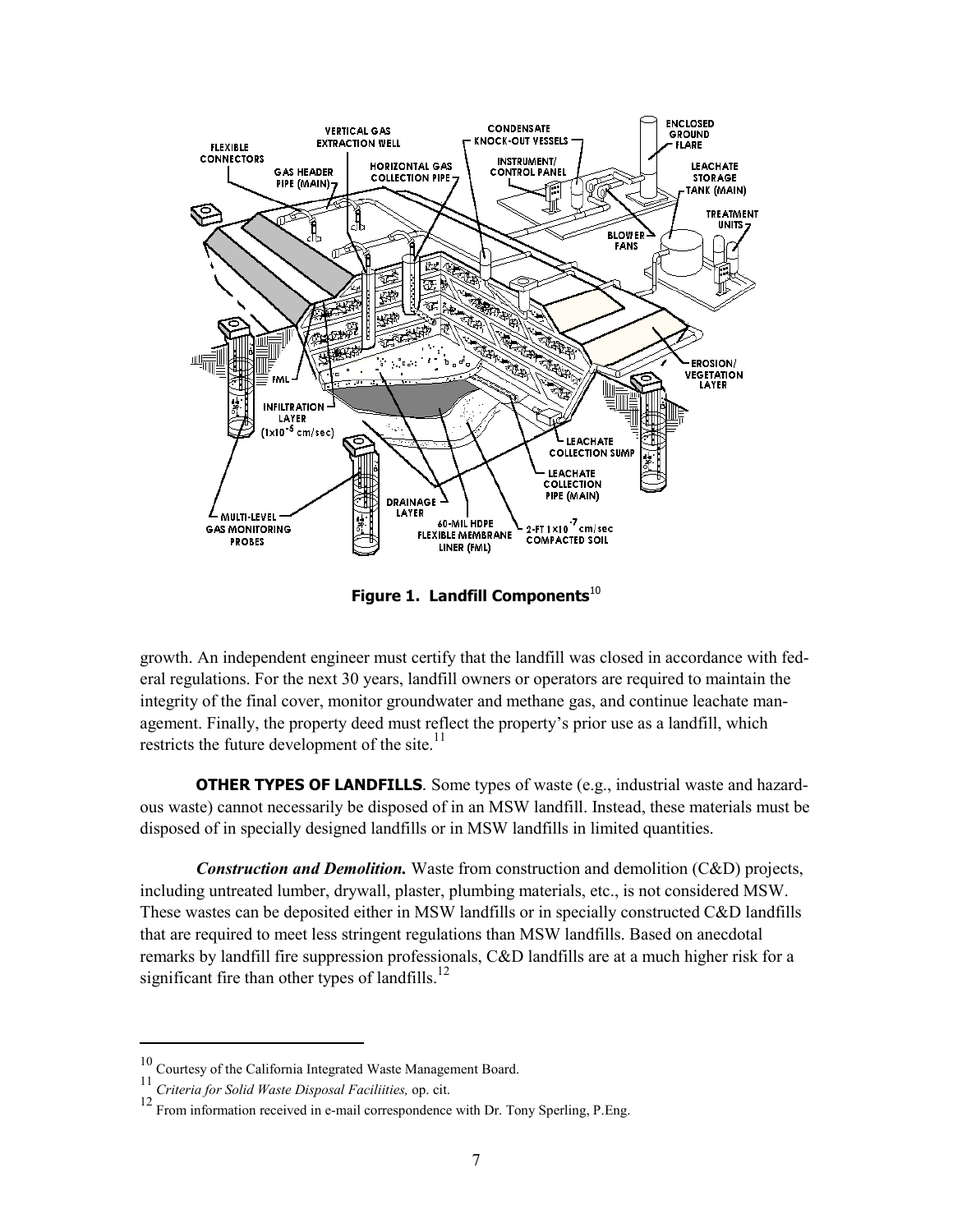<span id="page-12-0"></span>*Industrial.* Each year, about 7.6 billion tons of industrial waste are generated and managed by manufacturing facilities. The majority of this waste is wastewater or non-wastewater sludges and solids. Nearly 97 percent is wastewater managed in surface impoundments; the remainder is managed in landfills, waste piles, and land application units.<sup>13</sup> Industrial waste is classified as neither MSW nor hazardous waste under RCRA Subtitle C, which places industrial landfills under the regulatory authority of states and local government, not the federal authorities.

*Hazardous Materials.* In 1999, 1.4 million tons of hazardous waste were disposed of in landfills.<sup>14</sup> Hazardous waste landfills are similar in character and design to MSW landfills, but they are required to meet more stringent regulations for leachate collection and decontamination.

**LANDFILL EMISSIONS**. Landfill emissions are the result of the decomposition of organic materials in the landfill (including yard waste, household waste, food waste, and paper). Because of the nature of the construction of landfills, this decomposition is anaerobic<sup>15</sup> and results in the production of large quantities of methane (which is highly flammable) and carbon dioxide. In fact, landfills are the largest source of methane emissions in the United States, accounting for 35 percent of methane emissions in 1999.<sup>16</sup> MSW landfills generate about 93 percent of U.S. landfill emissions; industrial landfills account for the remaining emissions.<sup>17</sup> Methane emissions from landfills are affected by site-specific factors such as waste composition, available moisture, and landfill size.<sup>18</sup> Approximately 28 percent of the methane generated in landfills in 1999 was recovered.<sup>19</sup> The remainder of landfill-generated methane was dispersed in the air.

Approximately 50 percent of gas emitted from landfills is methane; carbon dioxide accounts for about 45 percent, and the remainder is composed of nitrogen, oxygen, hydrogen, and other gases.<sup>20</sup> Both methane and carbon dioxide are greenhouse gases that pose environmental problems. Of the two gases, methane is far more potent than carbon dioxide. Methane has a global warming potential  $(GWP)^{21}$  of 21 over a 100-year period. This means that on a kilogramfor-kilogram basis, over a 100-year period, methane is 21 times more potent than carbon dioxide in causing climate change.<sup>22</sup>

<sup>&</sup>lt;sup>13</sup> Guide for Industrial Waste Management, Environmental Protection Agency, EPA530-R-99-001, June 1999.<br><sup>14</sup> *National Biennial RCRA Hazardous Waste Report*, Environmental Protection Agency, EPA530-S-01-001, June

<sup>2001,</sup> p. ES-8.<br><sup>15</sup> An *anaerobe* is an organism, such as a bacterium, that can live in the absence of atmospheric oxygen. Conversely, an *aerobe* is an organism that requires oxygen to live.

an acress of an organism to grand requires organism to live. 16<br>*Inventory of U.S. Greenhouse Gas Emissions and Sinks, Environmental Protection Agency, EPA 236-R-01-001,* April 2001, p. ES-19.

<sup>&</sup>lt;sup>17</sup> U.S. Methane Emissions 1990-2000: Inventories, Projections, and Opportunities for Reductions, Environmental Protection Agency, EPA 430-R-99-013, September 1999 , p. 2-1.

 $^{18}$  Inventory of U.S. Greenhouse Gas Emissions and Sinks, op. cit.  $^{19}$  Ibid

<sup>19</sup> Ibid. 20 *Landfill Methane Outreach Program*, Environmental Protection Agency, FAQ Sheet, June 2001.

<sup>21</sup> The term *global warming potential* has been developed by the EPA to compare the ability of each greenhouse gas to trap heat in the atmosphere relative to another gas. This measurement of GWP relies on carbon dioxide as the reference gas. The GWP of a greenhouse gas is the ratio of global warming (both direct and indirect) from one unit mass of a greenhouse gas to one unit mass of carbon dioxide over a set period of time.<br>
<sup>22</sup> Climate Change, Methane and Other Greenhouse Gases, Environmental Protection Agency, July 2001.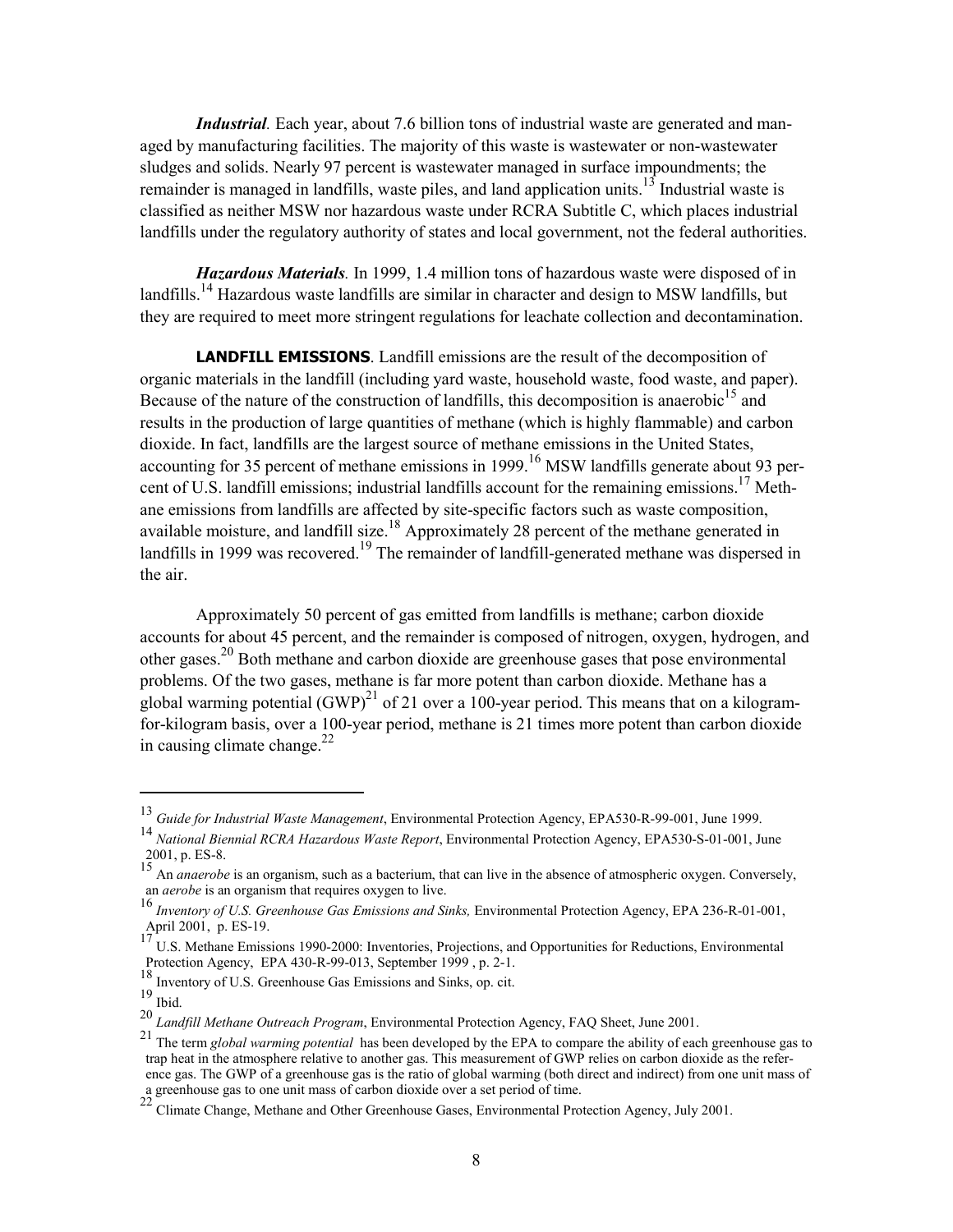<span id="page-13-0"></span>Current EPA regulations under the Clean Air Act and the New Source Performance Standards and Emissions Guidelines specify that many landfills must collect and combust landfill gas (regulated by size of the landfill). To comply with these regulations, landfill owners can either burn the gas off by flaring<sup>23</sup> it or capture the gas by installing a "landfill gas-to-energy" system. (This is discussed in detail later in this report.)

In addition to regulations governing the emission of landfill gases, federal law also regulates the incineration or open burning of waste. Federal law specifically prohibited open burning of MSW at municipal landfills in 1979 (40 CFR 257).<sup>24</sup> The incineration of MSW is strictly regulated by a variety of federal, state, and local policies.

**NUMBER OF LANDFILLS**. The amount of MSW produced in the United States has risen substantially over the past 50 years, from 88.1 million tons in 1960 to 230 million tons in 1999.<sup>25</sup> On the other hand, the number of landfills has significantly decreased over the last 10 years, from about 8,000 in 1988 to about 2,200 in 1999.<sup>26</sup> Figure 2 shows the decline over the past 14 years; Figure 3 and Table 2 show the number of landfills per state. This decrease in the number of landfills is generally due to stricter regulations imposed by the EPA regarding landfill gas emissions, safety regulations, and content regulations of a landfill. Over the same period, the size of the remaining landfills has grown steadily to accommodate the increased production of MSW.

The number of landfills recorded by the EPA, however, does not take into account all of the individual, and in many cases illegal, dumping sites that were common in the early 1980s. Many businesses, factories, and enterprises had their own dumping sites where they disposed of various types of unregulated wastes. This was a widespread practice before environmental groups began lobbying against such sites and publicizing links between diseases such as cancer and the dumping of hazardous chemicals and toxic wastes that were contaminating water, soil, and air.

**THE DEVELOPMENT OF LANDFILL REGULATION.**<sup>27</sup> The EPA was established in 1970 after scientists, elected officials, and citizens recognized the need to protect the environment. The new agency was pieced together from programs elsewhere in the federal government, including from the Department of Health, Department of the Interior, and Food and Drug Administration. It was not until 1984 that the EPA gained regulatory authority over landfills. Over the intervening years, various legislative acts have strengthened the EPA's regulatory authority over these sites.

In 1976, Congress passed the Resource Conservation and Recovery Act (RCRA), which gave the EPA the authority to control hazardous waste from the "cradle-to-grave." RCRA covers the generation, transportation, treatment, storage, and disposal of hazardous waste and provides a

<sup>23</sup> In this context, *flaring* is the controlled burning of methane collected from a landfill.

<sup>24 &</sup>quot;Volume III–Area Sources, Chapter 16, Open Burning," R*evised Final: Emission Inventory Improvement Program Document Series,* Environmental Protection Agency, Section 2.1, January 2001.

<sup>25</sup>*Municipal Solid Waste in 1999: Facts and Figures,* Environmental Protection Agency. Some EPA sources quote this numbers as being closer to 2,300.

<sup>26</sup>*Environmental Fact Sheet, Municipal Solid Waste Generation,* Environmental Protection Agency, 1998. 27 Information on federal regulations was taken from the EPA website, Major Environmental Laws. [http://www.epa.gov/epahome/laws.htm.](http://www.epa.gov/epahome/laws.htm)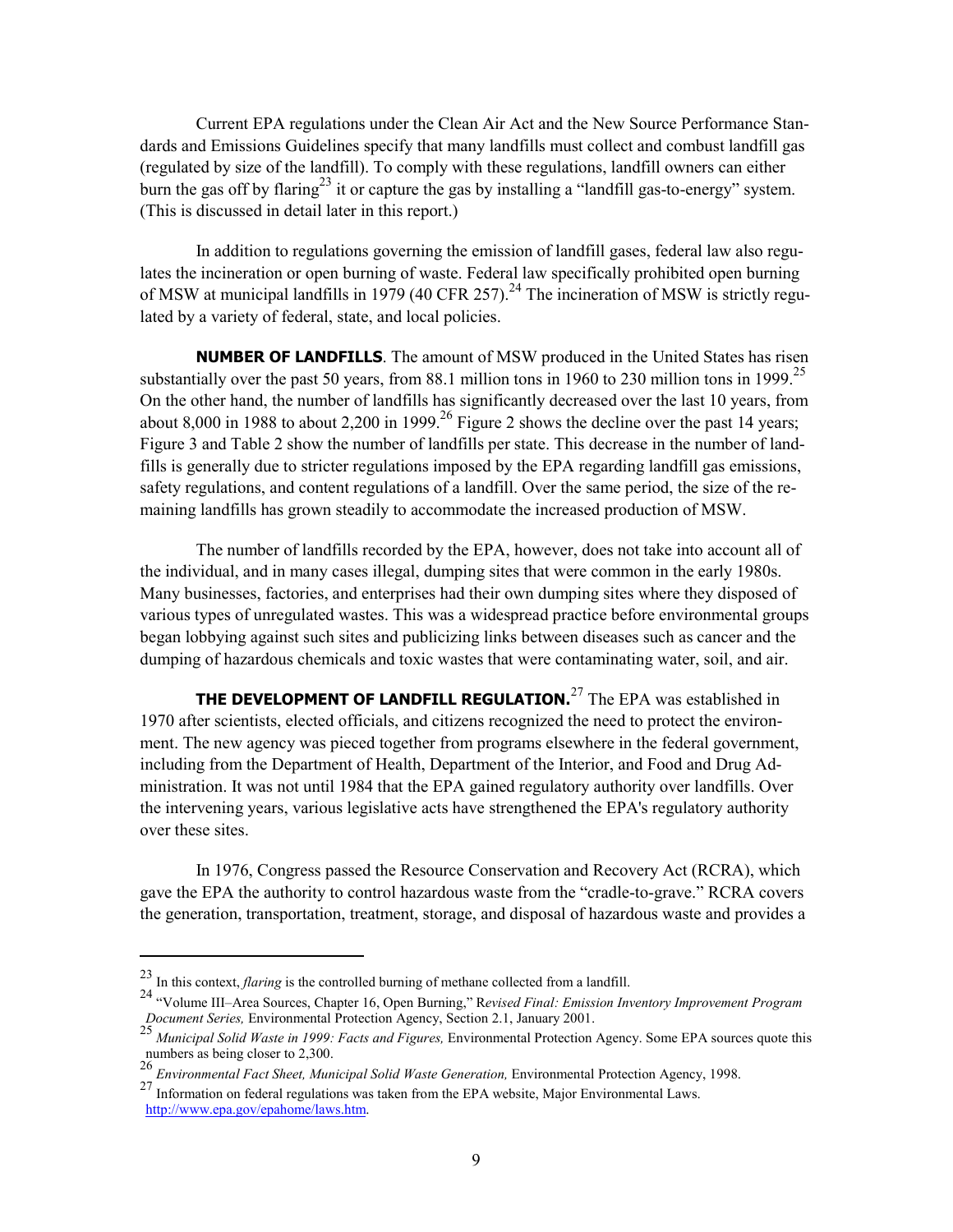

Figure 2. MSW Landfills in the United States, by Year<sup>28</sup>



Figure 3. Distribution of Landfills<sup>29</sup>

 $\overline{a}$ 

<sup>28</sup> *Municipal Solid Waste in <sup>1999</sup>*, op. cit., p. 15. 29 *BioCycle,* June 1999.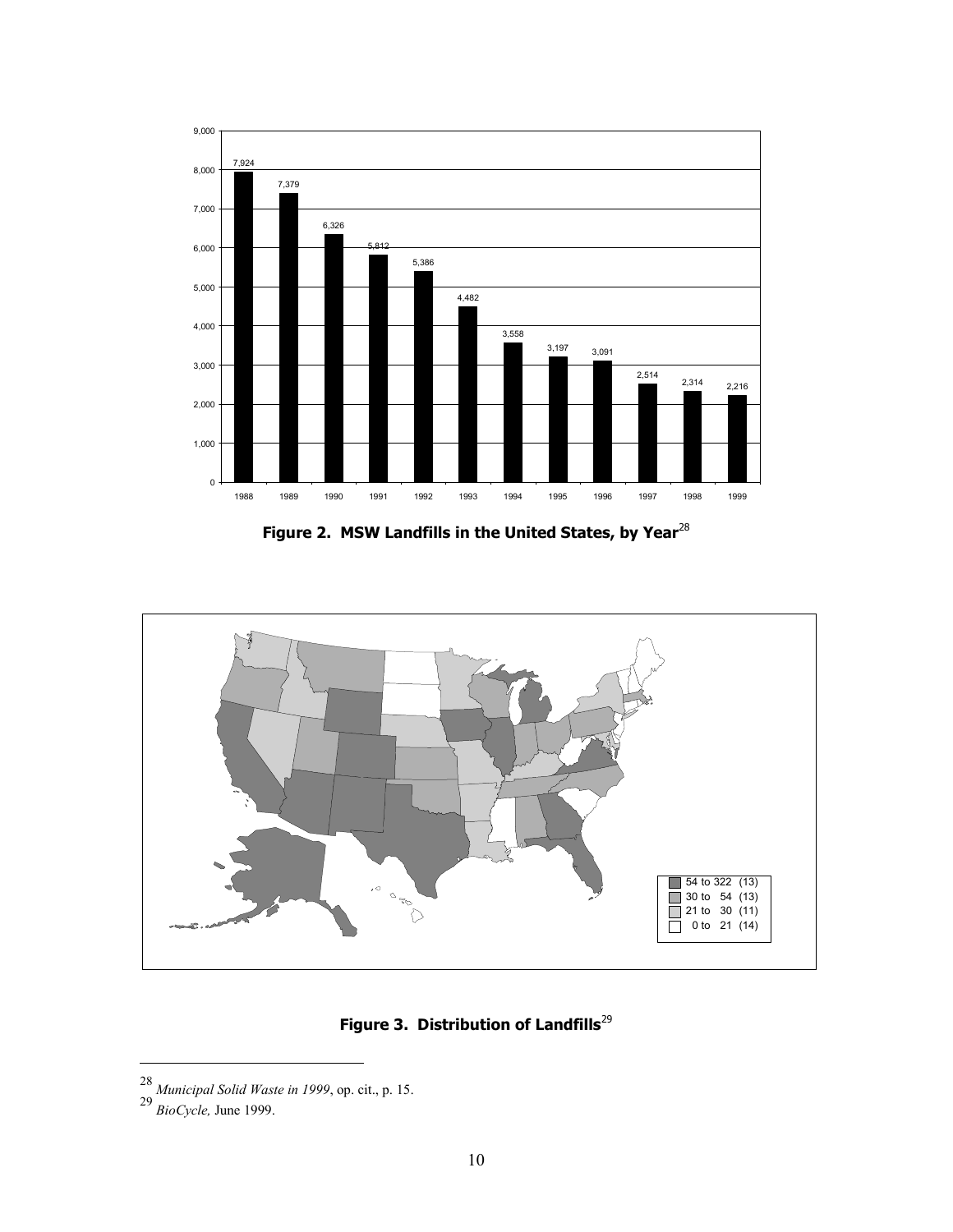| <b>State</b>         | <b>Landfills</b> | <b>State</b>      | Landfills | <b>State</b>   | Landfills |
|----------------------|------------------|-------------------|-----------|----------------|-----------|
| Alabama              | 30               | Kentucky          | 26        | New York       | 28        |
| Alaska               | 322              | Louisiana         | 25        | Ohio           | 52        |
| Arizona              | 54               | Maine             | 8         | Oklahoma       | 41        |
| Arkansas             | 23               | Maryland          | 22        | Oregon         | 33        |
| California           | 188              | Massachusetts     | 47        | Pennsylvania   | 51        |
| Colorado             | 68               | Michigan          | 58        | Rhode Island   | 4         |
| Connecticut          | 3                | Minnesota         | 26        | South Carolina | 19        |
| Delaware             | 3                | Mississippi       | 19        | South Dakota   | 15        |
| District of Columbia | $\mathbf{0}$     | Missouri          | 26        | Tennessee      | 34        |
| Florida              | 95               | Montana           | 33        | Texas          | 181       |
| Georgia              | 76               | North Carolina    | 35        | Utah           | 45        |
| Hawaii               | 8                | North Dakota      | 15        | Vermont        | 5         |
| Idaho                | 27               | Nebraska          | 23        | Virginia       | 70        |
| Illinois             | 56               | Nevada            | 25        | Washington     | 21        |
| Indiana              | 45               | New Hampshire     | 19        | West Virginia  | 19        |
| Iowa                 | 60               | New Jersey        | 11        | Wisconsin      | 46        |
| Kansas               | 53               | <b>New Mexico</b> | 55        | Wyoming        | 66        |

**Table 2. Landfills by State**<sup>30</sup>

framework for the management of nonhazardous wastes. RCRA focuses only on active and future facilities.

The turning point in landfill regulation and remediation occurred in 1980, first with the Superfund legislation, then by the Hazardous and Solid Waste Amendments (HSWA) in 1984, which finally gave the EPA regulatory authority over landfills.

Technically known as the Comprehensive Environmental Response, Compensation, and Liability Act (CERCLA), the Superfund legislation governs closed and abandoned hazardous material waste sites, provides for the liability of persons responsible for the release of hazardous materials at these sites, and establishes a trust fund to provide for cleanup where no responsible party could be identified.

In 1984, the HSWA amended RCRA. HSWA required the phasing out of land-based disposal of hazardous waste and gave the EPA regulatory authority over landfills. The final major piece of legislation, the Superfund Amendments and Reauthorization Act (SARA), was passed in 1986 as an amendment to CERCLA. SARA increased the participation of states in the Superfund program and expanded the size of the cleanup trust fund.

In recent years, federal, state, local, and private programs have increased the emphasis placed on reducing the production of municipal waste to conserve resources and reduce pollution while delaying the entry of waste into the waste collection and disposal system. "Source"

<sup>30</sup> Ibid.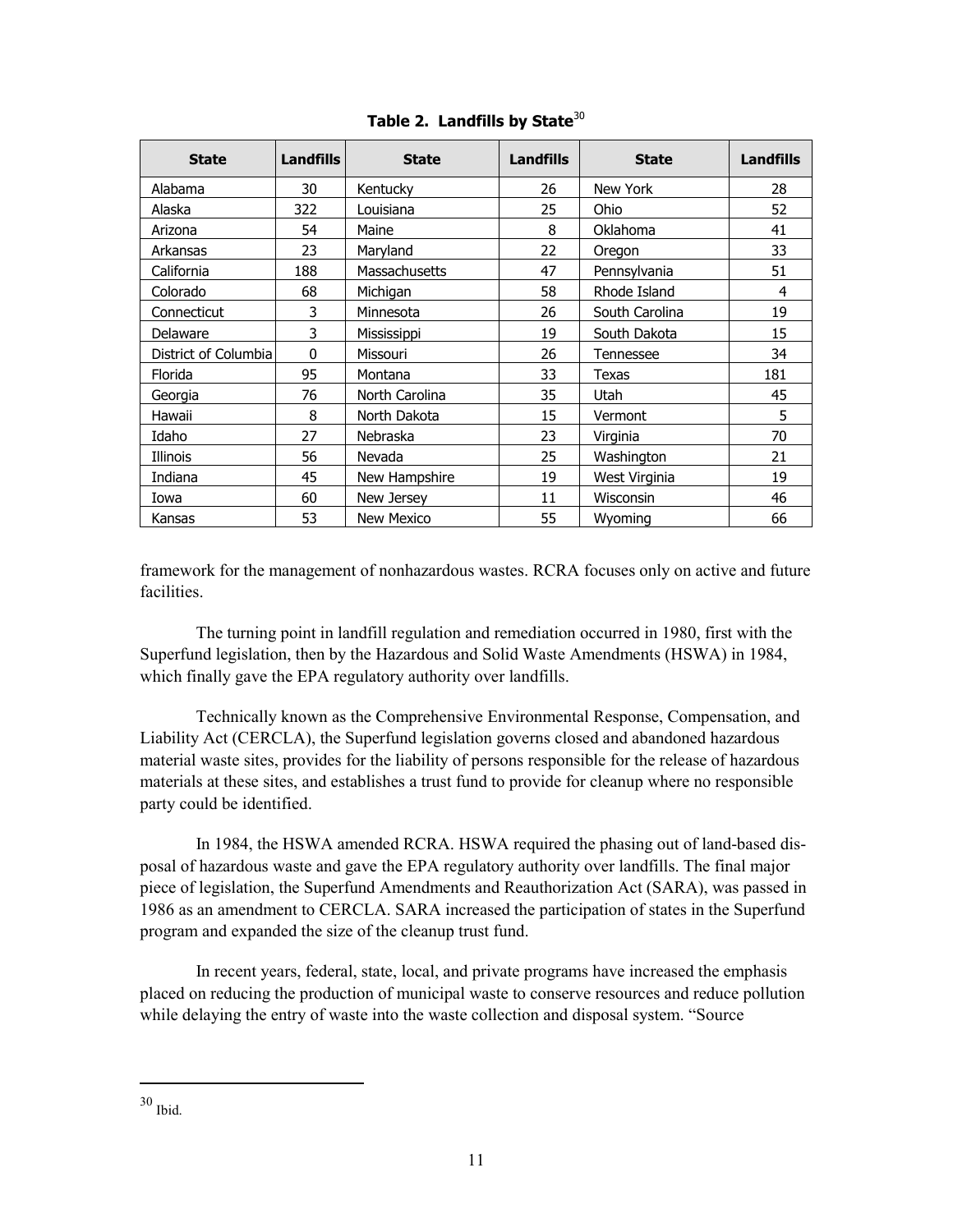<span id="page-16-0"></span>reduction" focuses on designing, manufacturing, purchasing, or using materials in ways that reduce the amount or toxicity of trash created.

Some such programs include "pay-as-you-throw," where residents pay for each can or bag of trash they have collected for disposal rather than funding this collection by a flat rate or through the tax base. This provides tangible financial benefits for households that reduce the amount of waste they produce. Other programs target businesses and corporations in an effort to promote waste-reducing manufacturing processes and business practices.<sup>31</sup> The benefits of these practices include a reduction of the combustible material that enters the waste stream. Although MSW facilities will still contain large amounts of combustible materials, this reduction in waste can be a factor in the reduction of landfill fires.

# **CHARACTERISTICS OF LANDFILL FIRES** <sup>32</sup>

Landfill fires fall into one of two categories, surface and underground fires. Depending on the type of landfill and type of fire, landfill fires can pose unique challenges to the landfill/ waste management industry and the fire service. This section addresses the particular challenges and the specific types of fires found in landfill sites and describes their characteristics and causes.

**SURFACE FIRES**. Surface fires involve recently buried or uncompacted refuse, situated on or close to the landfill surface in the aerobic decomposition layer, generally 1 to 4 feet in depth. $33$  These fires can be intensified by landfill gas (methane), which may cause the fire to spread throughout the landfill.

Surface fires generally burn at relatively low temperatures and are characterized by the emission of dense white smoke and the products of incomplete combustion. The smoke includes irritating agents, such as organic acids and other compounds. When surface fires burn materials such as tires or plastics, the temperature in the burning zone can be quite high. Higher temperature fires can cause the breakdown of volatile compounds, which emit dense black smoke. Surface fires are classified as either accidental or deliberate.

Surface fires include the following:

- �� *Dumping of undetected smoldering materials into the landfill.* Hot load fires are caused by the disposal of refuse that is still burning on arrival to the landfill (e.g., cleared brush).
- �� *Fires associated with landfill gas control or venting systems.* Landfill gas control systems can themselves pose a fire hazard. Landfill gas (predominantly methane) can be

<sup>&</sup>lt;sup>31</sup> "Source Reduction and Reuse," Environmental Protection Agency, April 23, 2002.<br>http://www.epa.gov/epaoswer/non-hw/muncpl/sourcred.htm.

Much of this section represents a synopsis of a report prepared for the New Zealand Ministry of the Environment. The report, *Landfill Guidelines: Hazards of Burning at Landfills*, was published in December 1997.

<sup>&</sup>lt;sup>33</sup> E-mail correspondence with Todd Thalhamer, California Integrated Waste Management Board.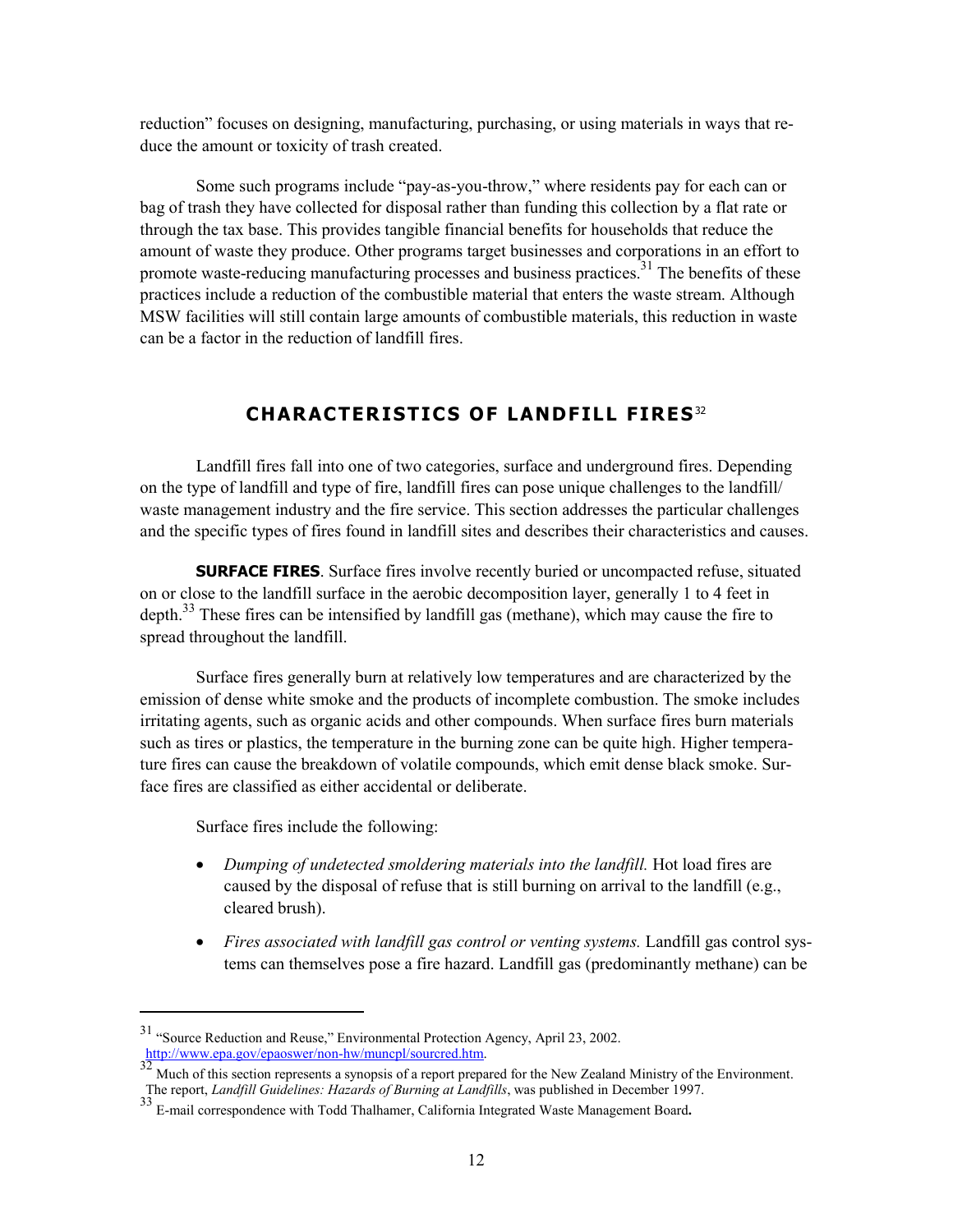<span id="page-17-0"></span>ignited as it escapes from the vents or from leaks in the collection pipe network. Excessive gas extraction can also be a fire cause. The vacuum created by excessive extraction can increase the airflow and thereby increase the oxygen level in the landfill, which can cause underground fires (as discussed further in the following section).

- �� *Fires caused by human error on the part of the landfill operators or users.* Landfill operators and users can cause fires through careless smoking on the landfill, which can ignite waste or landfill gas. Also, as some hazardous substances can ignite when mixed, operators must take care to prevent the dumping of reactive materials into the landfill.
- �� *Fires caused by construction or maintenance work*. Fires can occur while construction and maintenance takes place, including fires caused by sparks from vehicles used in the landfill (dump trucks, bulldozers, backhoes, etc.). A surface fire could also be ignited when drilling or while driving metal pipes through layers of buried waste if a hard object buried in the landfill is struck. Usage of welding or electrical equipment on site poses a fire hazard, due especially to the increased presence of methane gas.
- �� *Spontaneous combustion of materials in the landfill*. The mixing of certain materials in a landfill can result in spontaneous combustion. Even in small quantities, some chemicals can ignite if exposed to one another. Also, some materials, such as oily rags, can spontaneously combust under certain conditions. Spontaneous combustion can also result from bacterial decomposition, which is discussed in more detail later in this section.
- �� *Deliberate fires, which are used by the landfill operator to reduce the volume of waste*. Landfills contain refuse such as dry garden waste, grass, leaves, and branches. Sometimes these materials are deliberately set on fire to reduce refuse volumes, reduce operating costs, and increase a landfill's operating life. This is an accepted practice under strictly controlled conditions. 34 Uncontrolled, these deliberate fires could escalate into larger fires, cause explosions, or create hazardous products from the ash and residue burned.
- �� *Deliberate arson fires, which are set with malicious intent*. Arson is a serious problem in the United States; therefore, it is not surprising that landfills are targets for malicious fires.

**UNDERGROUND FIRES**. Underground fires in landfills occur deep below the landfill surface and involve materials that are months or years old.<sup>35</sup> These fires are generally more difficult to extinguish than surface fires. Underground fires also have the potential to create large

<sup>34</sup> This controlled combustion at landfills is regulated by U.S. Code of Federal Regulations, 40 CFR 60 (Title 40 – Protection of Environment Chapter I – Environmental Protection Agency. Part 60 – Standards Of Performance For New Stationary Sources).

<sup>&</sup>lt;sup>35</sup> This report addresses operating landfills. Closed landfills are subject to a variety of restrictions on future develop ment, maintenance, etc. It would be difficult to determine the frequency of fires in closed landfills because such sites are likely to be coded in NFIRS according to their property use at the time of the fire (e.g., open land, park, golf course).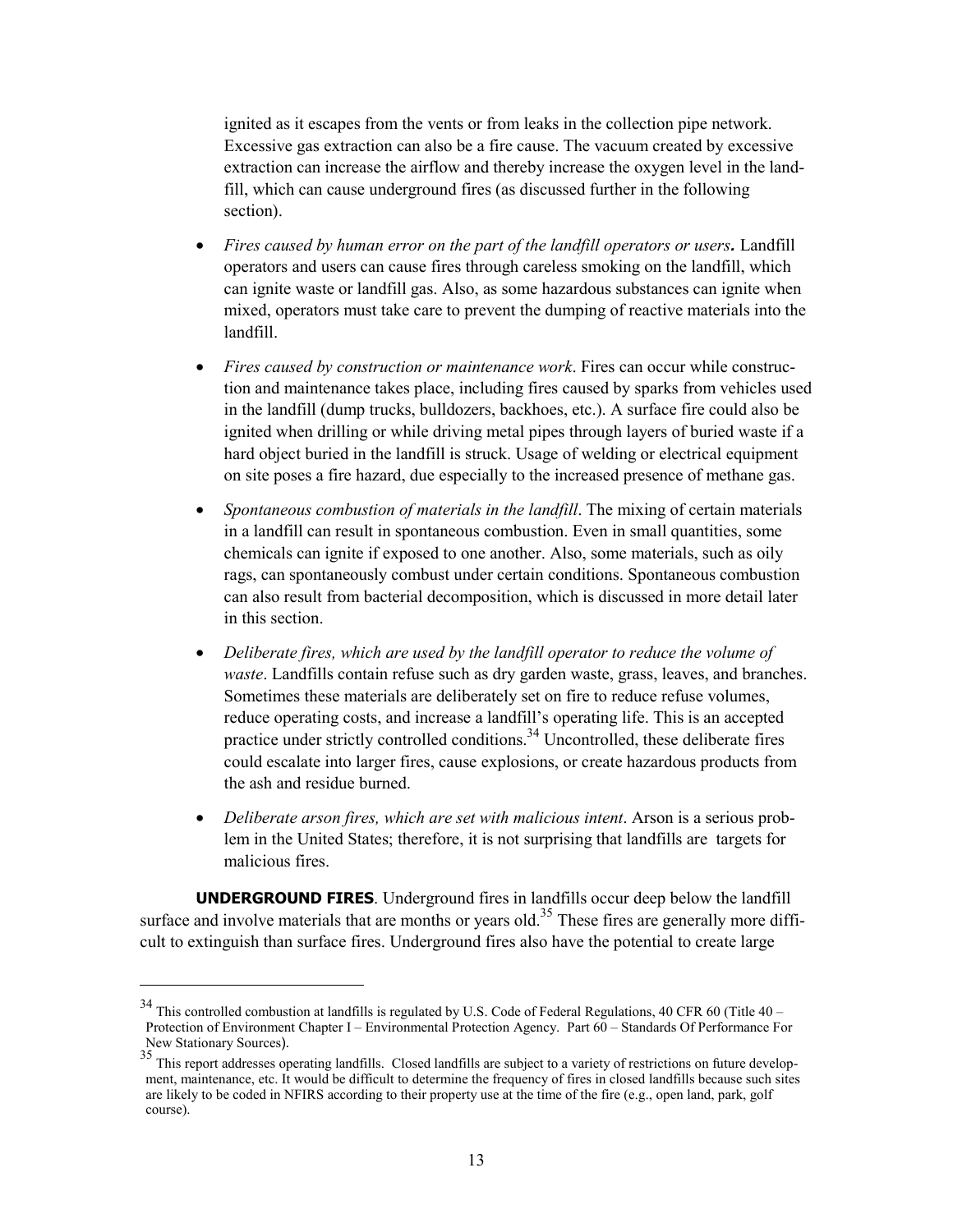<span id="page-18-0"></span>voids in the landfill, which can cause cave-ins of the landfill surface. Further, they produce flammable and toxic gases (such as carbon monoxide) and can damage leachate containment liners and landfill gas collection systems.

The most common cause of underground landfill fires is an increase in the oxygen content of the landfill, which increases bacterial activity and raises temperatures (aerobic decomposition). These so-called "hot spots" can come into contact with pockets of methane gas and result in a fire. Of particular concern with these long-smoldering, underground fires is the fact they tend to smolder for weeks to months at a time. This can cause a build up of the byproducts of combustion in confined areas such as landfill site buildings or surrounding homes, which adds an additional health hazard.

Underground fires are often only detected by smoke emanating from some part of the landfill site or by the presence of carbon monoxide (CO) in landfill gas. In the event of an underground fire, CO may be present at toxic levels near the landfill's surface. Generally an underground fire can be confirmed by:<sup>36</sup>

- Substantial settlement over a short period of time.
- Smoke or smoldering odor emanating from the gas extraction system or landfill.
- Elevated levels of CO in excess of 1,000 parts per million (ppm).
- Combustion residue in extraction wells or headers.
- $\bullet$  Increase in gas temperature in the extraction system (above 140 $\degree$ F).
- $\bullet$  Temperatures in excess of 170°F.

To confirm a subsurface fire using CO, the results must be acquired through quantitative laboratory analysis (using portable monitors may result in artificially high concentrations). In California, levels of CO in excess of 1,000 ppm are considered a positive indication of an active underground landfill fire. Levels of CO between 100 and 1,000 ppm are viewed as suspicious and require further air and temperature monitoring. Levels between 10 and 100 ppm may be an indication of a fire but active combustion is not present. $37$ 

**HEALTH EFFECTS OF LANDFILL FIRES**. In addition to the burn and explosion hazards posed by landfill fires, smoke and other byproducts of landfill fires also present a health risk to firefighters and others exposed to them. Smoke from landfill fires generally contains particulate matter (the products of incomplete combustion of the fuel source), which can aggravate preexisting pulmonary conditions or cause respiratory distress. As with all fires, those in landfills produce toxic smoke and gases. The danger and level of toxicity of these gases depend on the length of exposure one has to them and on the type of material that is burning.

<sup>36</sup>*Response to Landfill Fires Guidance Document*, California Integrated Waste Management Board, Internal Bulletin 2001.

 $37$  Ibid.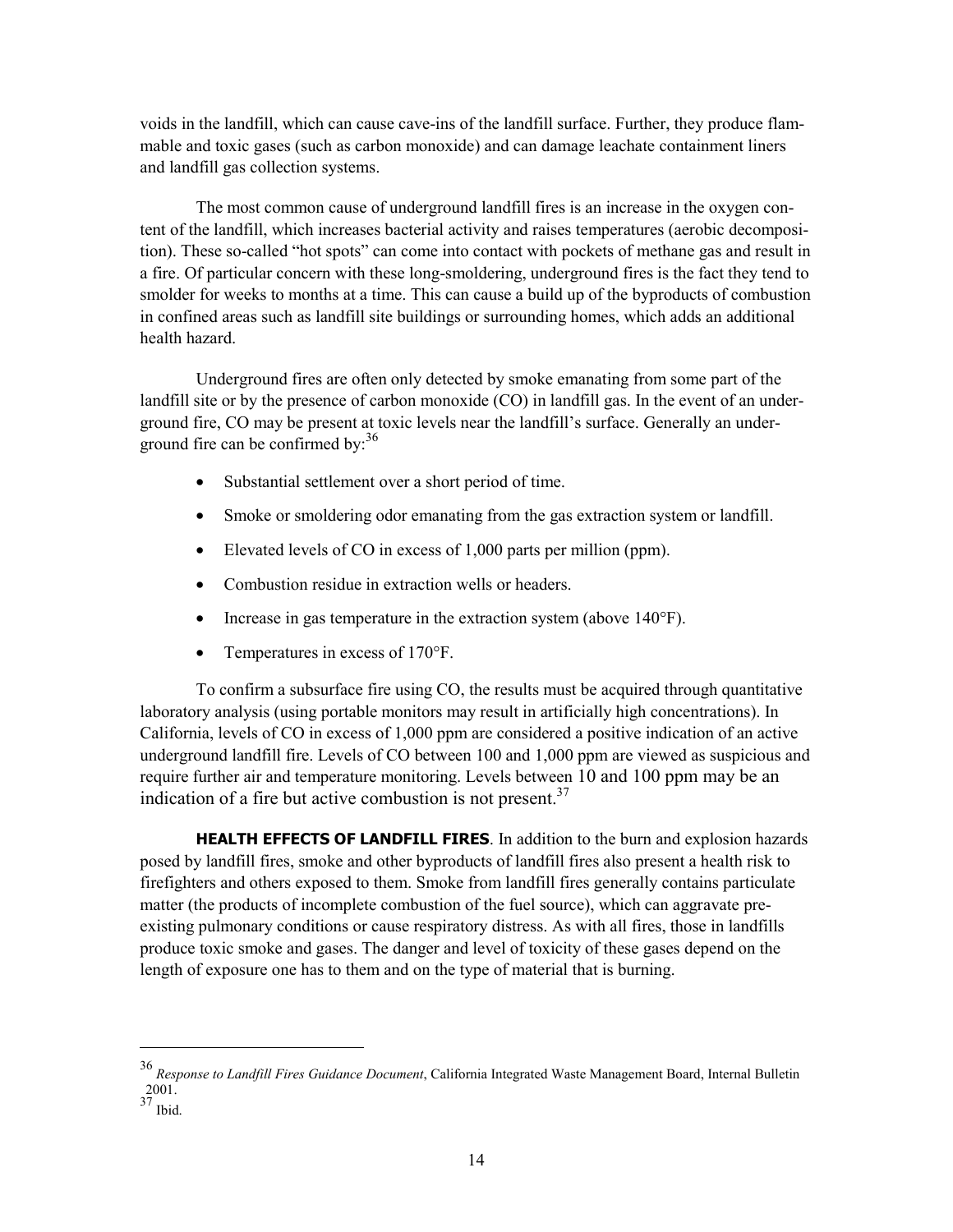<span id="page-19-0"></span>Underground fires can result in CO levels in excess of 50,000 ppm—the Occupational Safety and Health Administration (OSHA) permissible exposure limit for CO is 50 ppm. OSHA standards prohibit worker exposure to more than 50 parts of the gas per million parts of air averaged during an 8-hour time period. Carbon monoxide is harmful when breathed because it displaces oxygen in the blood and deprives the heart, brain, and other vital organs of oxygen, which can cause permanent damage or death.<sup>38</sup>

Another serious concern in landfill fires is the emission of dioxins. Accidental fires at landfills and the uncontrolled burning of residential waste are considered the largest sources of dioxin emissions in the United States. 39 The term *dioxins* refers to a group of chemical compounds with similar chemical and biological characteristics that are released into the air during the combustion process. Dioxins are also naturally occurring and are present throughout the environment. However, exposure to high levels of dioxins has been linked to cancer, liver damage, skin rashes, and reproductive and developmental disorders. 40

# **EXTINGUISHING LANDFILL FIRES**

This section is not intended to address or recommend specific tactical approaches for landfill firefighting. It is important to note that the different dynamics, characteristics, and regulations of landfills and the fires that occur in them suggest that tactics need to be determined on a case-by-case basis depending on the materials buried, which materials have ignited, depth of the fire, and the fire's ignition source. This section explores some of the challenges posed in the suppression of landfill fires.

**WIND/WEATHER***.* Wind and inclement weather can increase the health hazards for firefighters operating on the fireground (e.g., in extremely hot or cold weather) and can directly affect fire spread.

**WATER SUPPLY.** The use of water to suppress landfill fires is controversial. The application of large volumes of water may actually exacerbate a fire by contributing to the process of aerobic decomposition. Further, adding water to the landfill creates additional leachate, which may overwhelm the leachate collection system in the landfill (if one exists). If the collection system is overwhelmed, the additional leachate could contaminate ground and surface waters surrounding the landfill. Depending on the landfill's location, there might not be an adequate supply of water available for fire suppression. Firefighters may have to establish a water supply using tankers and nearby static water sources (e.g., lakes, reservoirs).

<sup>38</sup>*OSHA Fact Sheet, Carbon Monoxide Poisoning*, U.S. Department of Labor, Occupational Safety and Health Administration, 2002. [http://www.osha.gov/OshDoc/data\\_General\\_Facts/carbonmonoxide-factsheet.pdf](http://www.osha.gov/OshDoc/data_General_Facts/carbonmonoxide-factsheet.pdf) 39

<sup>39</sup>*Questions and Answers About Dioxins*, Environmental Protection Agency, July 2000, p. 6. [http://www.epa.gov/ncea/pdfs/dioxin/dioxin%20questions%20and%20answers.pdf.](http://www.epa.gov/ncea/pdfs/dioxin/dioxin%20questions%20and%20answers.pdf)<br>[40](http://www.epa.gov/ncea/pdfs/dioxin/dioxin%20questions%20and%20answers.pdf) Idem, p. 4.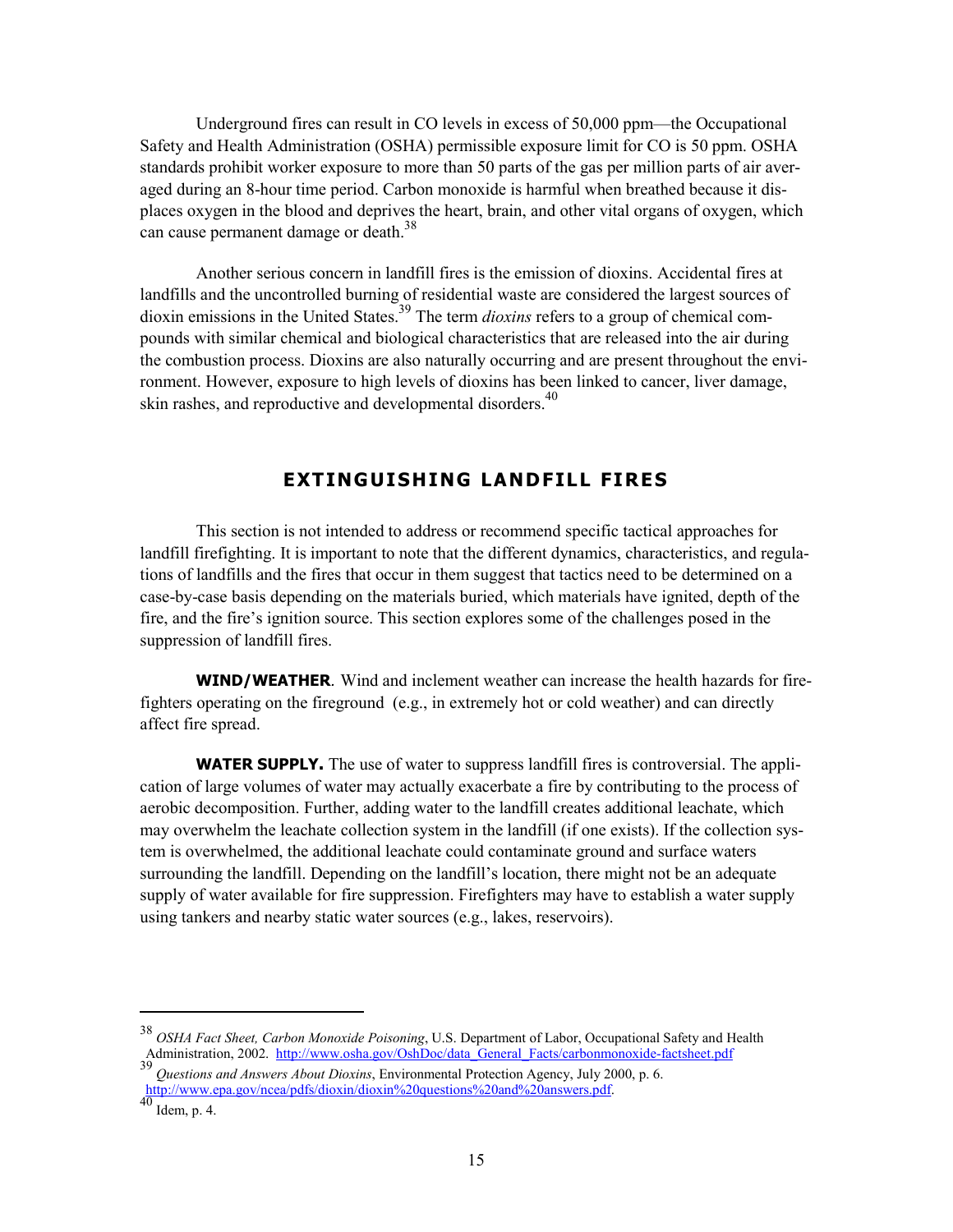<span id="page-20-0"></span>Foam is an important consideration in landfill fire suppression. There are two primary types of firefighting foam. Class A foam is a special formulation of hydrocarbon surfactants. These surfactants reduce the surface tension of water, which provides for better water penetration and increased effectiveness. When aerated, Class A foam coats and insulates fuels, protecting them from ignition. Class B foam is used to extinguish fires involving flammable and combustible liquids. It is also used to suppress vapors from unignited spills of these liquids.<sup>41</sup> As with all fires, there are advantages and disadvantages to using foam during fire suppression operations on landfills. The on-scene incident commander makes the decision to use foam based on the specific tactical situation at hand.

**MULTI-AGENCY RESPONSE***.* A major landfill fire will likely require the expertise of personnel from multiple agencies (e.g., the EPA, Department of Natural Resources). Some fire departments have Standard Operating Procedures in place that define all landfill fires as hazardous materials incidents, which require a specialized response. To ensure that all personnel (regardless of their agency affiliation) are operating according to the same plan, landfill fires require a strong Incident Command System.

**PERSONNEL SAFETY**. Fires, particularly those underground, can undermine the integrity of the landfill, which could cause a collapse under the weight of landfill employees, firefighters, or equipment. Such a collapse could necessitate a confined space, trench, or other type of technical rescue operation in addition to fire suppression.

Given the potential adverse effects of exposure to burning landfill contents or the smoke produced by a landfill fire, personnel may have to use specialized personal protective equipment, which may be difficult to obtain.

**ACCESS TO AND MANEUVERABILITY OF HEAVY EQUIPMENT**. To access waste below the landfill surface or move burning waste away from the landfill, it may be necessary to use heavy equipment such as bulldozers. Landfill operators may already own this equipment and have staff trained in its use. If not, this equipment will need to be located and brought to the fireground. If a fire affects the structural stability of a landfill, operating heavy equipment on the landfill surface would be dangerous. Finally, depending on the landfill's location and design, operating heavy equipment on the site could be quite difficult.

**LOGISTICS**. As with any protracted fire suppression operation, Incident Commanders at landfill fires must address a variety of logistical concerns to facilitate operations. These include rotating personnel on a regular basis, compensating personnel for overtime spent operating at the landfill or filling in at fire stations in the jurisdiction, keeping firefighters on the landfill hydrated and fed, and, keeping records for future reimbursement. (Depending on the nature and location of the incident, local fire departments can seek reimbursement from the federal government or the landfill operator for costs associated with fire suppression.)

**ENVIRONMENTAL IMPACT**. The smoke and runoff from landfill fires can be dangerous to those living in the area and to the environment. It is important that air and water quality issues

<sup>41</sup>*Essentials of Firefighting 4th Edition*, International Fire Service Training Association, 2001, p. 500.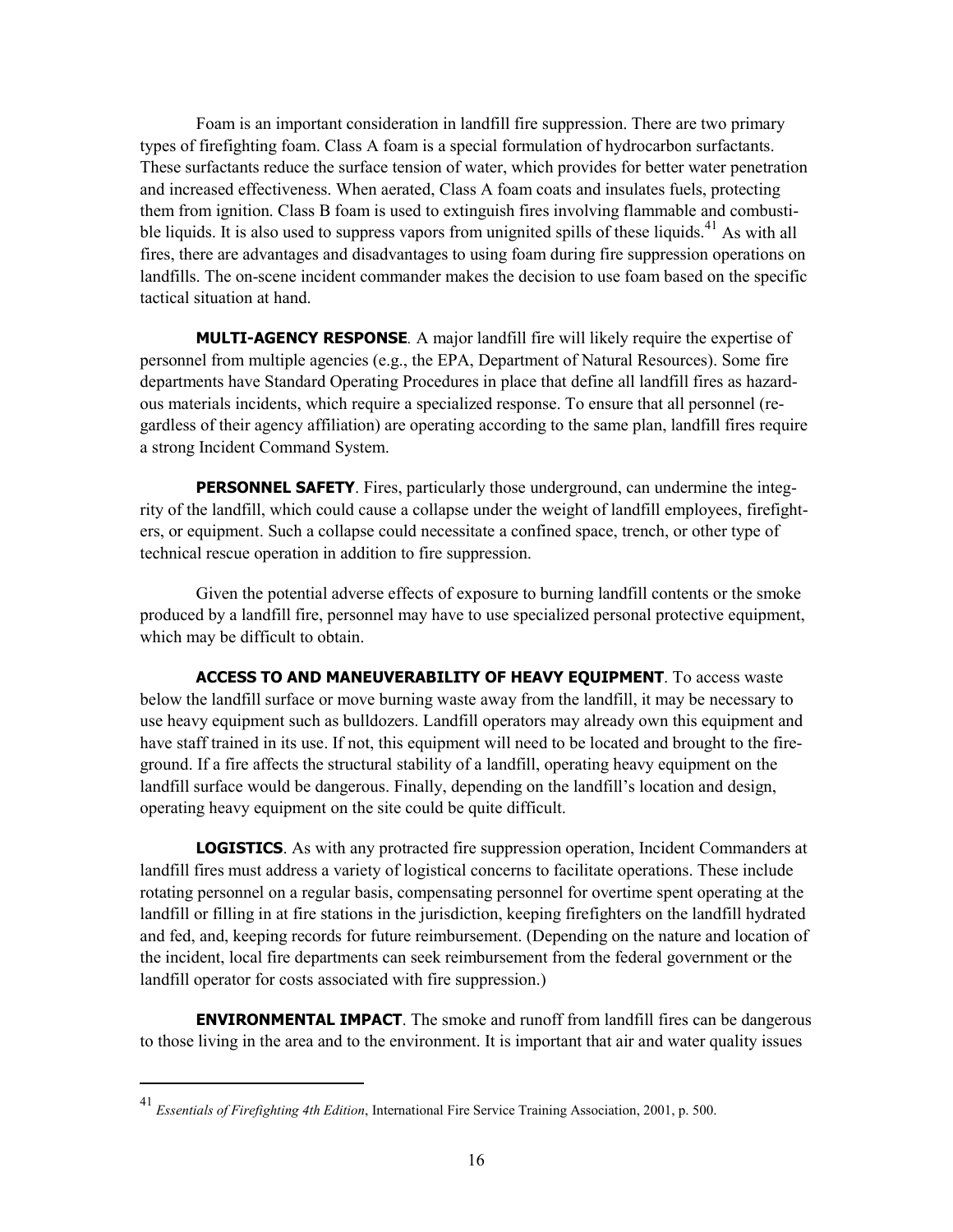<span id="page-21-0"></span>be addressed early in a fire suppression operation to prevent contamination as much as possible. As mentioned earlier, water used to suppress a landfill fire can overwhelm a facility's leachate collection system, if one exists (older facilities may have been constructed prior to regulations requiring leachate collection systems).

**LANDFILL CONTENTS**. Fires occurring in landfills where hazardous wastes are buried can be particularly difficult. In past years, illegal dumping of hazardous and toxic materials in landfills and other dumping sites was relatively common. When a fire occurs and rescue workers have wrong or misleading information about the buried contents (e.g., illegal or unknown toxic or radioactive wastes), the fire suppression operation can be extremely dangerous.

Although not a landfill fire, the Wade Dump fire in February 1978 clearly illustrates the dangers posed by fires involving unknown hazardous materials. Firefighters responded to a suspected tire fire at an abandoned rubber shredding plant on the Delaware River outside of Philadelphia. They were unaware that the property's owner and namesake, Melvin Wade, had transformed the plant into one of the most toxic hazardous waste dumpsites in U.S. history. By the night of the fire, more than 3 million gallons of cyanide, benzene, toluene, and other chemicals were stored on the site—plus thousands of junk tires. The burning chemicals produced multicolored smoke and noxious fumes, which alerted firefighters to the unusual nature of the fire they were fighting. Intensified by chemicals and other fuels, the fire raged for hours. Drums of chemicals exploded, injuring firefighters and even damaging fire trucks. As the night progressed, firefighters and other emergency workers noticed that the chemicals were dissolving their protective gear and making it difficult for them to breathe; more than 40 firefighters were sent to a nearby hospital for treatment. Over the past 20 or more years, dozens of those who were present at the Wade Dump fire have become ill, and many have died from cancers and other diseases. Melvin Wade and others responsible for creating the toxic site were found criminally responsible for their actions  $42$ 

## **LANDFILL FIRES: STATISTICAL ANALYSIS**

Data from the National Fire Incident Reporting System (NFIRS) does not include MSW landfills as a fixed property use category. Rather, the NFIRS data set includes a category for "dump or sanitary landfill: included are refuse disposal areas, trash receptacles, and dumps in open ground" (NFIRS Fixed Property Use code 932). Although this definition is broader than the definition of a landfill, it is the closest match available in NFIRS. As such, despite the broader definition, this section refers to these fires as *landfill fires* for the sake of clarity.

Based on extrapolation of the NFIRS data, each year in the United States an average of 8,400 landfill fires are reported to the fire service. This represents less than a half percent of all reported fires. Undoubtedly, some landfill fires go unreported because they burned undetected or they were on private property and extinguished by the landfill operator. Reported fires are responsible for less than 10 civilian injuries, 30 firefighter injuries, and between \$3 and

<sup>42</sup> This paragraph is a synopsis of an investigative report published by the *Philadelphia Inquirer* in April 2000.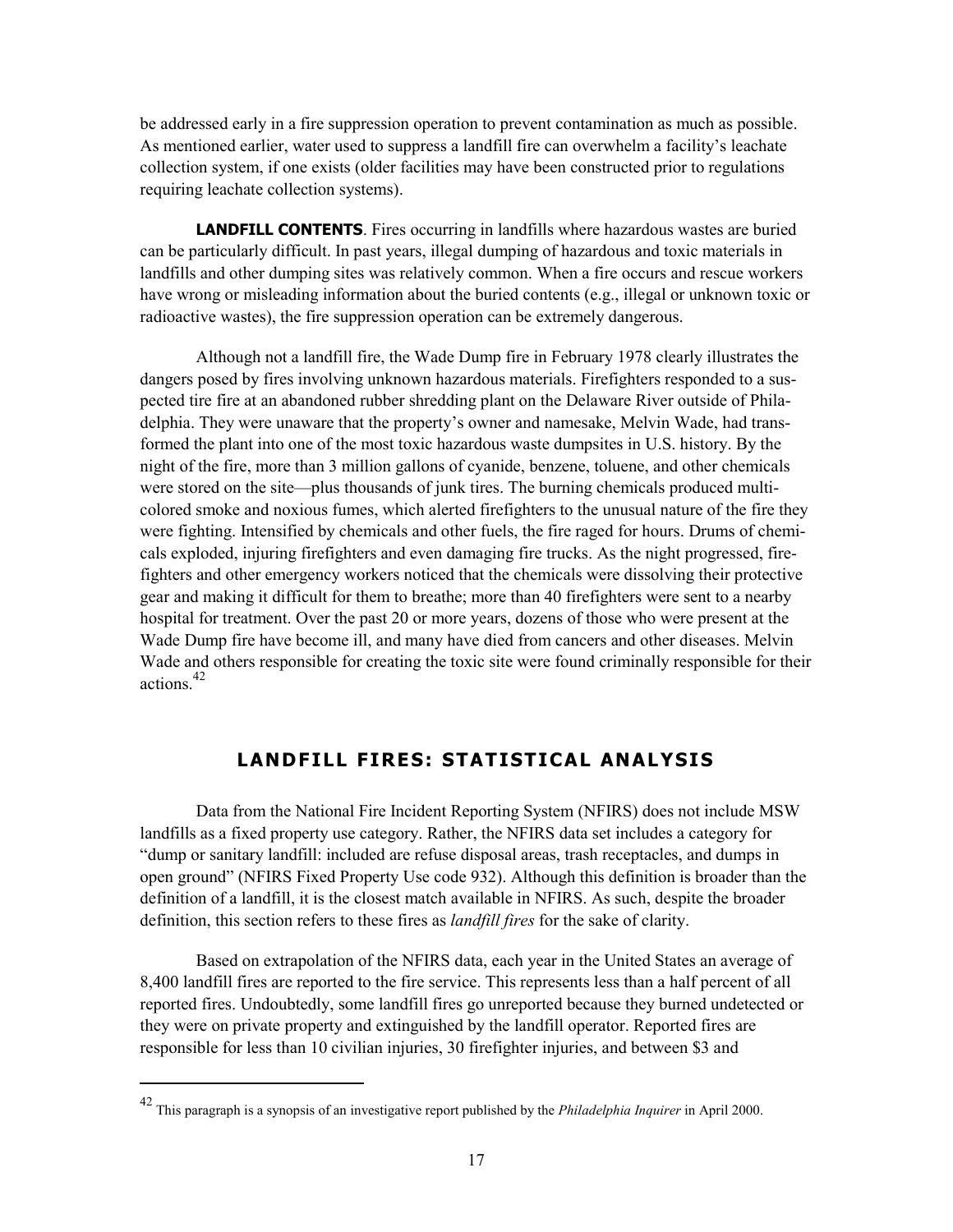<span id="page-22-0"></span>\$8 million in property loss each year.<sup>43</sup> Deaths (civilian or fire service) are rare in these fires; since NFIRS represents a sample of data, it may be that fatalities occurred during the study period and were not reported or captured in the data.

**TYPE OF LANDFILL FIRES**. Table 3 shows the five types of fires that occur on landfills. The prevalence of refuse fires is not surprising, but it is interesting that other types of fires occur on landfill properties. Vehicle fires involve dump trucks, compactors, and other vehicles commonly found in landfills. Brush fires may occur when landfill fires spread to the surrounding lands. Structure fires at landfill sites probably involve small offices or other facilities constructed for the landfill staff.

| <b>Type of Fire</b>                                 | <b>Percent of Fires</b> |  |
|-----------------------------------------------------|-------------------------|--|
| Refuse                                              | 77                      |  |
| Trees, brush, grass                                 | 12                      |  |
| Outside structure, where material burning has value | h                       |  |
| Vehicle                                             |                         |  |
| Structure                                           |                         |  |

Table 3. Types of Fires Occurring on Landfills<sup>44</sup>

**CAUSES OF LANDFILL FIRES**. Over half of the landfill fires reported to NFIRS have no information available as to the primary ignition factor. This makes it particularly difficult to accurately pinpoint the cause of landfill fires. Of those fires with reported ignition factors, nearly 40 percent are of an incendiary or suspicious nature. Another 20 percent are attributed to lit or smoldering materials that have been abandoned or discarded, which include cigarettes, matches, or ashes that were discarded without being properly extinguished. Spontaneous heating accounts for about 5 percent of landfill fires. Other leading factors influencing fire ignition include rekindling from a previous fire and inadequate control of open fires.

**WHEN LANDFILL FIRES OCCUR**. Landfill fires occur most often between March and August. This half-year period accounts for nearly 60 percent of landfill fires, with the peak (11 percent) occurring in July (Figure 4). This monthly incidence of fires generally applies to the major causes of landfill fires (incendiary/suspicious and smoldering materials). Rekindled fires and spontaneous ignition fires, however, are exceptions. Rekindled fires have a peak period in April and May that accounts for one-third of these fires with an additional peak in July (15 percent). Landfill fires that result from spontaneous combustion gradually increase as the weather warms, dropping in September. The peak period, however, occurs in October and November, when 22 percent of the spontaneous combustion fires occur. Figure 5 illustrates the incidence of spontaneous combustion fires by month.

<sup>&</sup>lt;sup>43</sup> National estimates are based on NFIRS data (1996–1998) and the National Fire Protection Association's (NFPA) annual survey, *Fire Loss in the United States*.

annual survey, *Fire Loss in the United States*. 44 U.S. Fire Administration NFIRS data (1996–1998).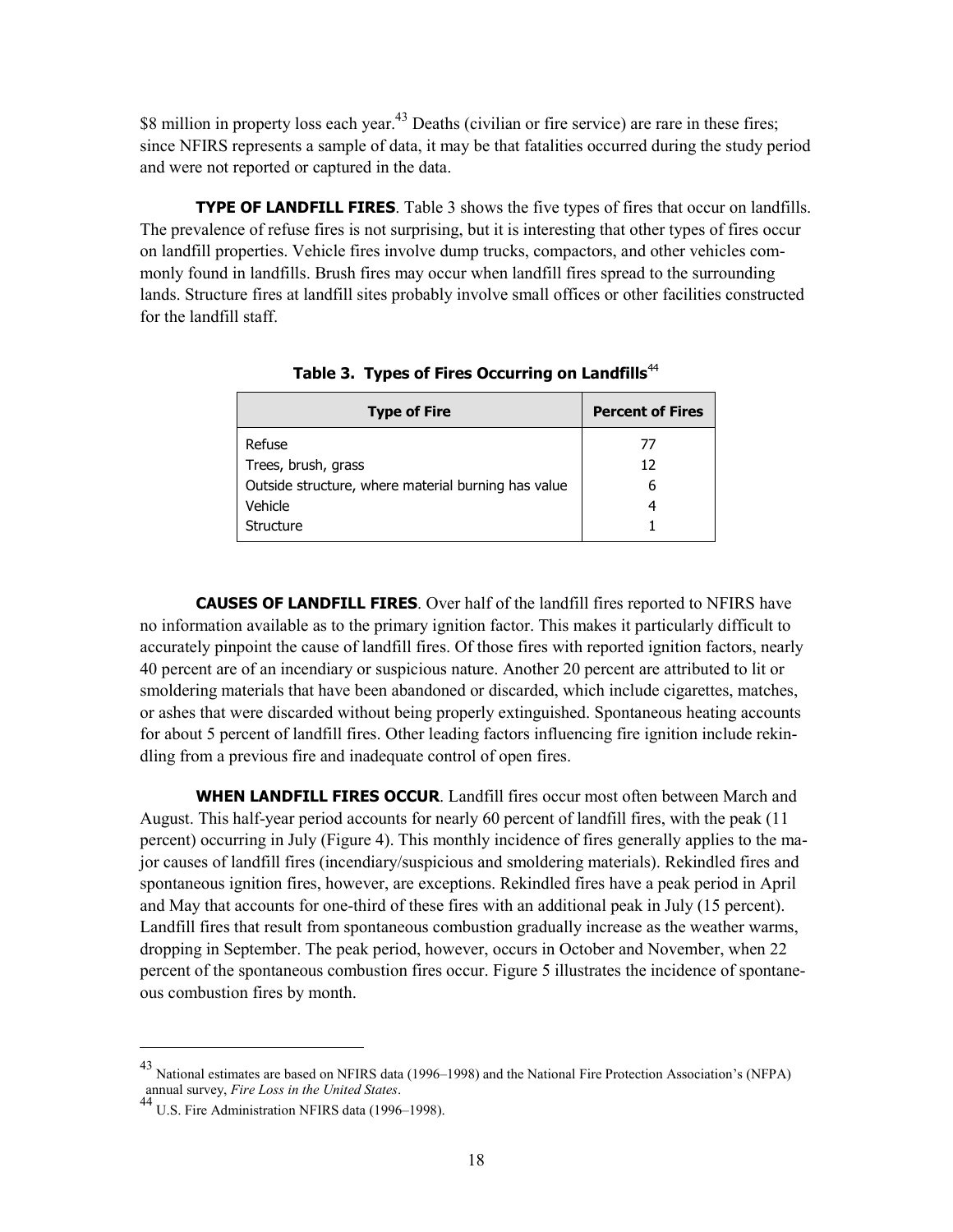

Figure 4. Incidence of Landfill Fires by Month<sup>45</sup>



Landfill Fires by Month<sup>46</sup>

 $\frac{45}{46}$  Ibid.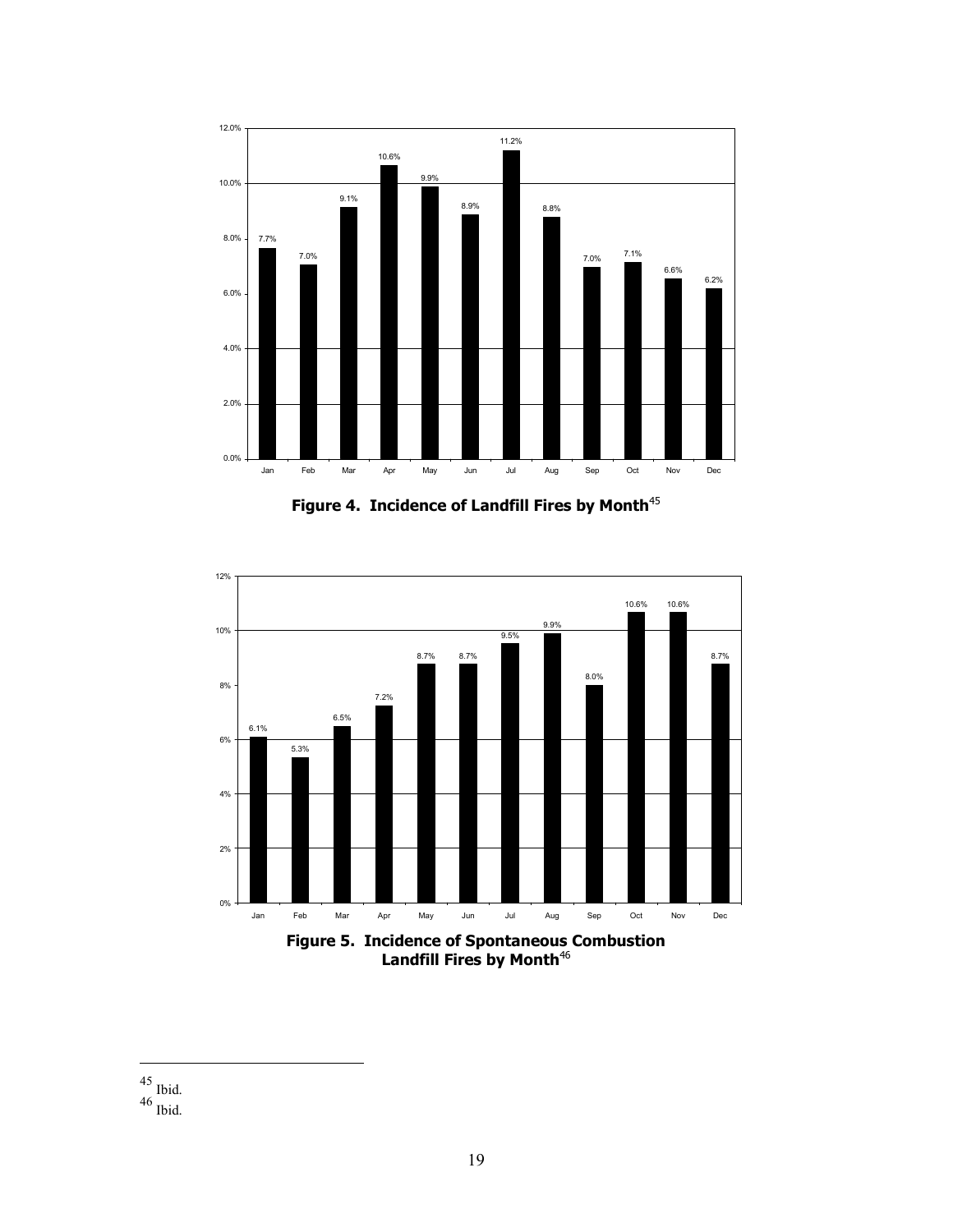<span id="page-24-0"></span>The spring peaks in rekindled fires and the fall peaks in spontaneous combustion fires may result from increased winds during these months as many landfills may have inadequate caps (particularly if they use alternate daily covers) to prevent air infiltration. Inadequate caps can allow large volumes of air to enter the landfill, accelerating the oxidation reaction. The air intrusion is due, in part, to the differential in barometric pressure between the landfill and the atmosphere. This condition occurs most frequently in the late fall and spring with the large, naturally occurring atmospheric changes in conjunction with land surface heating and cooling. The increased oxidation raises the temperature in the landfill and can increase spontaneous combustion events. Some of the rekindled fires may be the result of earlier smoldering underground fires that, with the increase in airflow brought by winds, are oxygenated enough to break through to the surface.<sup>47</sup>

## **LANDFILL FIRE PREVENTION**

Fire prevention can reduce property damage, injury, health, and environmental hazards of landfill fires. The cost of prevention is usually much less expensive than the cost of fighting and cleaning up a fire. In many cases, particularly for larger landfills, fire prevention activities are required by law. This section outlines some of the principal methods in landfill fire prevention.

**LANDFILL MANAGEMENT**. Effective landfill management is a vital key to efficient landfill fire prevention tactics. Management measures include prohibiting all forms of deliberate burning, thoroughly inspecting and controlling incoming refuse, compacting refuse buried to prevent hot spots from forming, prohibiting smoking onsite, and maintaining good site security.

**METHANE GAS DETECTION AND COLLECTION**. Landfill gas emissions can be a hazard to the environment and to the health of residents surrounding landfill sites. Methane gas, a flammable gas, can present a fire hazard. Federal regulations require all MSW landfill operators to monitor the emission of methane on a quarterly basis. If methane levels in or around the landfill become explosive, the landfill operator must take immediate steps to mitigate the danger. The operator must also implement a remediation program to prevent future explosive buildups. 48

Federal regulations currently require MSW landfills that opened after November 8, 1987, and have a capacity of over 2.5 million cubic meters to install a gas collection and control system.<sup>49</sup> These regulations, however, affect only about 4 percent of operating landfills in the United States as the vast majority of landfills do not have such a large capacity.<sup>50</sup> Some states, however, (e.g., California) have stricter regulations for gas collection systems, which affect a higher percentage of facilities; these jurisdictions may include closed facilities as well.

<sup>&</sup>lt;sup>47</sup> E-mail correspondence with Dr. Tony Sperling and Todd Thalhamer.<br><sup>48</sup> U.S. Code of Federal Regulations, 40 CFR 258.23 (Title 40–Protection of Environment Chapter I–Environmental Protection Agency. Part 258 – Criteria for Municipal Solid Waste Landfills).

<sup>49</sup> U.S. Code of Federal Regulations, 40 CFR 60.33c (Title 40–Protection of Environment Chapter I–Environmental Protection Agency. Part  $60 -$  Standards of Performance for New Stationary Sources).

<sup>50</sup>*Air Rule for Municipal Solid Waste Landfills*, Environmental Protection Agency, January 10, 2002. [http://www.epa.gov/reg3artd/airregulations/ap22/landfil2.htm.](http://www.epa.gov/reg3artd/airregulations/ap22/landfil2.htm)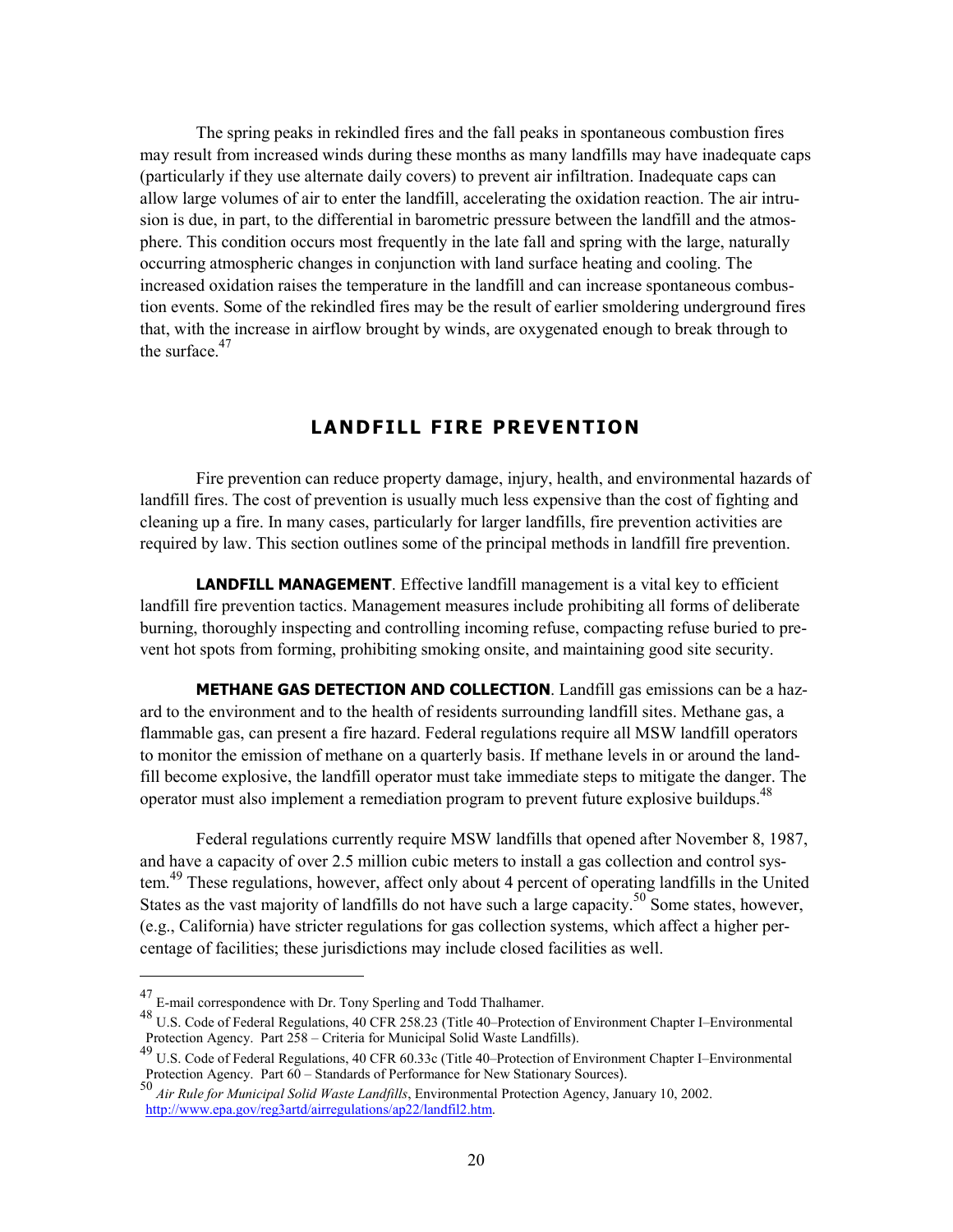<span id="page-25-0"></span>Methane gas collection systems actively remove landfill gas using gas recovery wells and vacuum pumps with an interconnected pipe network. Operators must take care to ensure the system is not overdrawn, which can lead to fire ignition. Once the gas is collected, landfill owners/ operators have two choices: (1) burn off the gas (flaring); or (2) convert the gas to an energy commodity.

*Flaring*. Burning landfill gas is the method most large landfills use (as opposed to the more costly waste-to-energy projects). Burning the landfill gas converts methane to carbon dioxide, which not only is less harmful to the environment, but also destroys the components of landfill gas that cause odor, stress vegetation, create smog, and increase the risk for fire or explosion.

Shallow gas venting trenches or gas venting pipes can also be installed in the landfill's surface. These vents allow gas from interior regions of the landfill to escape naturally to the surface where flares can burn off the gas.

*Converting Landfill Gas to Energy.* The conversion of landfill gas to energy turns this landfill byproduct into a marketable resource. The converted gas can be used to generate electricity, heat, or steam. According to the EPA, landfill gas is the only renewable energy source that, when used, removes pollution from the atmosphere.  $51$  By converting the landfill gas to energy, the harmful emissions causing global warming are removed from the air and converted to a useful form such as electricity to power a home. Reducing landfill gas emissions is imperative as it reduces local ozone levels and smog formation while simultaneously decreasing explosion and fire risks and unpleasant odors produced by the landfill.<sup>52</sup>

As of September 2001, the EPA estimates that there were more than 335 landfill gas recovery and utilization projects operating in the United States; another 500 landfills are considered good candidates for future program development.<sup>53</sup>

## **CASE STUDIES**

A sample of landfill fires throughout the world sheds light on the landfill fire problem. Waste disposal practices and the regulation of landfill sites are similar in the comparison countries. Landfill fires have been investigated and studied in more detail in several countries outside the continental United States. The concluding portion of this section contains brief synopses of interviews and media reports detailing landfill fires in the United States and the lessons that were learned from them.

<sup>&</sup>lt;sup>51</sup> Landfill Methane Outreach Program, *Frequently Asked Questions*, Environmental Protection Agency, updated June 5, 2001. <u>http://www.epa.gov/lmop/faq.htm</u>.

<sup>52</sup> Ibid.<br>53 Landfill Methane Outreach Program, *Current Projects and Candidate Landfills*, Environmental Protection Agency, January 10, 2002. [http://www.epa.gov/lmop/projects.htm.](http://www.epa.gov/lmop/projects.htm)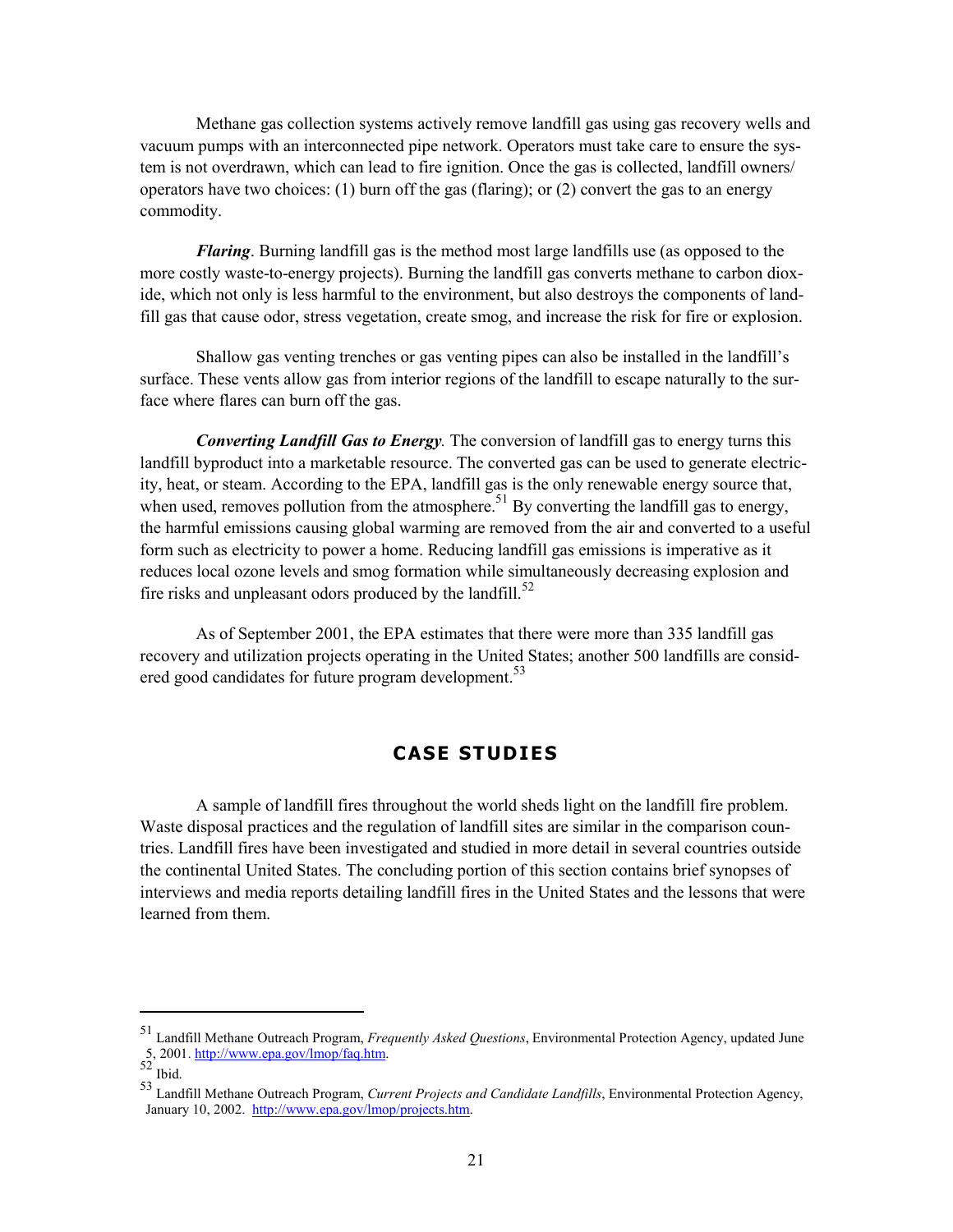<span id="page-26-0"></span>**FINLAND**.<sup>54</sup> An experimental study that sheds significant light on methods of extinguishing landfill fires was conducted in Finland in 1993. The study was conducted in two parts: a questionnaire was distributed to landfill operators throughout Finland, and an experimental landfill was constructed with similar characteristics to an MSW landfill. To determine the most effective methods for extinguishing landfill fires, an underground fire was ignited and allowed to burn in the experimental landfill. The fire was extinguished by smothering it with soil and dousing it with water.

From the questionnaires, the study determined that most landfill fires are small and tend to be of short duration. It concluded that using soil and water to extinguish the fires was insufficient and that a potentially significant factor in landfill fires is the improper compaction of waste in the landfill. The study suggested that one way to prevent landfill fires is to sufficiently compact all waste buried in the landfill site. Only one-quarter of the fires reported to the study team were underground; those fires were particularly difficult to extinguish and tended to last over 2 months. In fact, for underground fires, it was found that covering the smoldering refuse with layers of soil actually prolonged some fires. Another serious concern raised in the study was that by using water to extinguish landfill fires, the runoff could contaminate the surrounding soil and ground water.

Ultimately, based on both the questionnaire and the experimental landfill, the study concluded that the most effective way to suppress landfill fires is by digging out the burning material and cooling it with water, soil, or snow.<sup>55</sup>

**CANADA**. 56 In November 1999, a fire ignited at the Delta Shake and Shingle Landfill, a C&D landfill outside Vancouver, British Columbia. Although smoke and steam had been emanating from the landfill for weeks, the fire was finally discovered when flames broke through the landfill surface. The landfill operator originally attempted to extinguish the fire without fire department assistance; his efforts only served to exacerbate the fire. After several weeks, residents began to complain about the smoky haze hovering over Vancouver, and officials were concerned about air and water contamination from the suppression efforts. Ultimately, local officials declared a state of emergency and requested assistance from both the private sector and the provincial government.

To contain the fire and starve it of oxygen, officials covered the burning materials with a thick layer of refuse. Next, they determined that although using high-pressure water worked to extinguish the surface fire, it did not extinguish the burning refuse underground. To increase the water's effectiveness, firefighters misted the water and added Class A foam. Once the fire was contained, the firefighters used heavy machinery to excavate burning materials and move them to

<sup>&</sup>lt;sup>54</sup> Ettala et al., "Landfill Fires in Finland," Waste Management & Research (1996) 14, pp. 377-384.<br><sup>55</sup> Other landfill fire suppression professionals, however, have found that landfill fires can be extinguished by excav ing and extinguishing the burning debris layer-by-layer using soil and a suppressant agent, or simply by temporarily shutting down the gas extraction system.<br>
<sup>56</sup> Sources for this section: "Landfill Fire in Delta Gets Provincial Emergency Funding," British Columbia Ministry of

Environment, Lands, and Parks. Press Release 330-30:ELP99/00-340, November 30, 1999. Sperling, Tony. *Extinguishing the Delta Shake and Shingle Landfill Fire: Case Study*, Sperling Hansen Associates, January 18, 2002. [http://www.landfillfire.com/delta1.html.](http://www.landfillfire.com/delta1.html)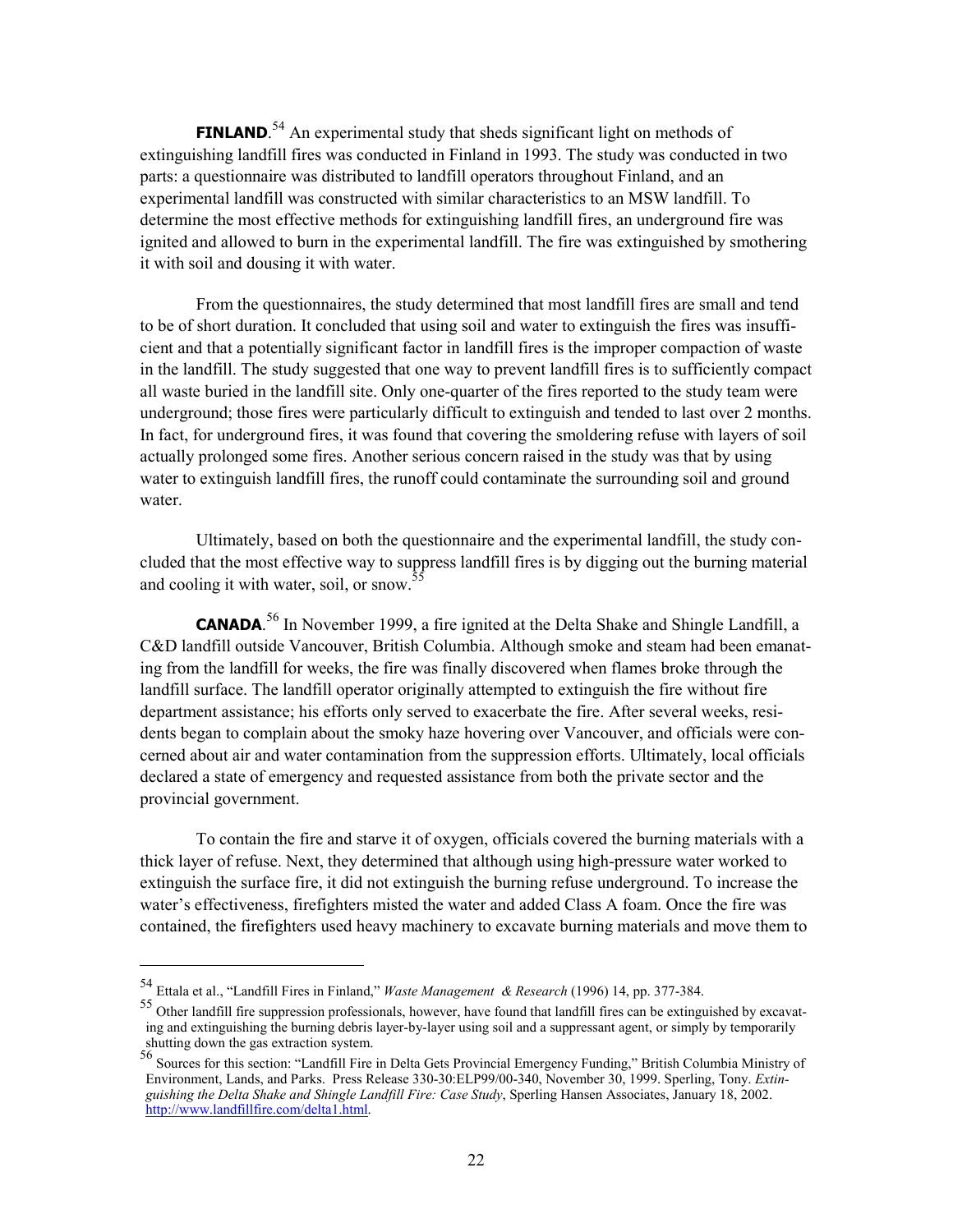<span id="page-27-0"></span>areas offsite where they could be fully extinguished. Firefighters used infrared technology to determine which loads were "hot" and required extinguishment and which ones were cool enough to be left alone. After the materials were fully extinguished using foam and water, they were returned to the reconstructed landfill.

A private contractor involved in the suppression effort summarized the following as lessons learned from this fire:

- Soil berms are effective at containing fire spread.
- Trenches that do not fully penetrate the refuse pile are ineffective; trenches should only be excavated if they penetrate the full thickness of the refuse to inert material.

**HAWAII**. In the late 1990s, fires in legal and illegal landfills were a serious concern for officials on all of the Hawaiian Islands. In July 1996, a fire at an illegal dumpsite in Lualualei, Oahu, attracted government and media attention. The site contained municipal waste, C&D debris, and hazardous materials. After explosions involving gas cylinders or drums, the State Department of Health hired a hazardous waste contractor to remove drums containing chemicals and some hazardous waste. Despite the attention, government officials had difficulty shutting down the dumpsite, as the property changed hands over the years and the cost of cleaning up the site exceeded the land's value.<sup>57</sup>

In January 1998, an odd odor at a C&D landfill in Ma'alaea led to the discovery of an underground fire.<sup>58</sup> Efforts to extinguish the fire with carbon dioxide were unsuccessful and, while the fire was contained, it smoldered for months.

Hawaii has less rigorous air quality standards than other areas of the United States because of its tradewinds, low population density, and isolation. Contractors are allowed to burn brush before depositing it in landfills. This practice decreases the waste volume and amount they are charged for using the landfills. Burned material goes through two inspection sites to check for "hot loads." In the Ma'alaea fire, it appears the ignition source was a smoldering palm tree. Palm trees are spongy inside and, though the outside may have appeared cool, the inside was still simmering. Once inside the landfill, the tree continued to smolder until it ignited surrounding waste.

Although relatively small, the fire sparked a debate involving the landfill operator, EPA, and different divisions of the Department of Health. The debate revealed that there were no regulations on methods to control landfill fires. This motivated government officials to develop guidelines that address underground fires and study the health effects of landfill fires. Also, the fire emphasized the need to thoroughly inspect suspected hot loads to ensure that smoldering materials do not accidentally enter the landfill.

<sup>57 &</sup>quot;State Health Department To Close Illegal Dump in Lualualei," *Environment Hawaii*, Volume 11, Number 3, September 2000.

<sup>58 &</sup>quot;Ma'alaea Landfill Sparks State Effort To Develop Guidelines," *Environment Hawaii*, Volume 9, Number 4, October 1998.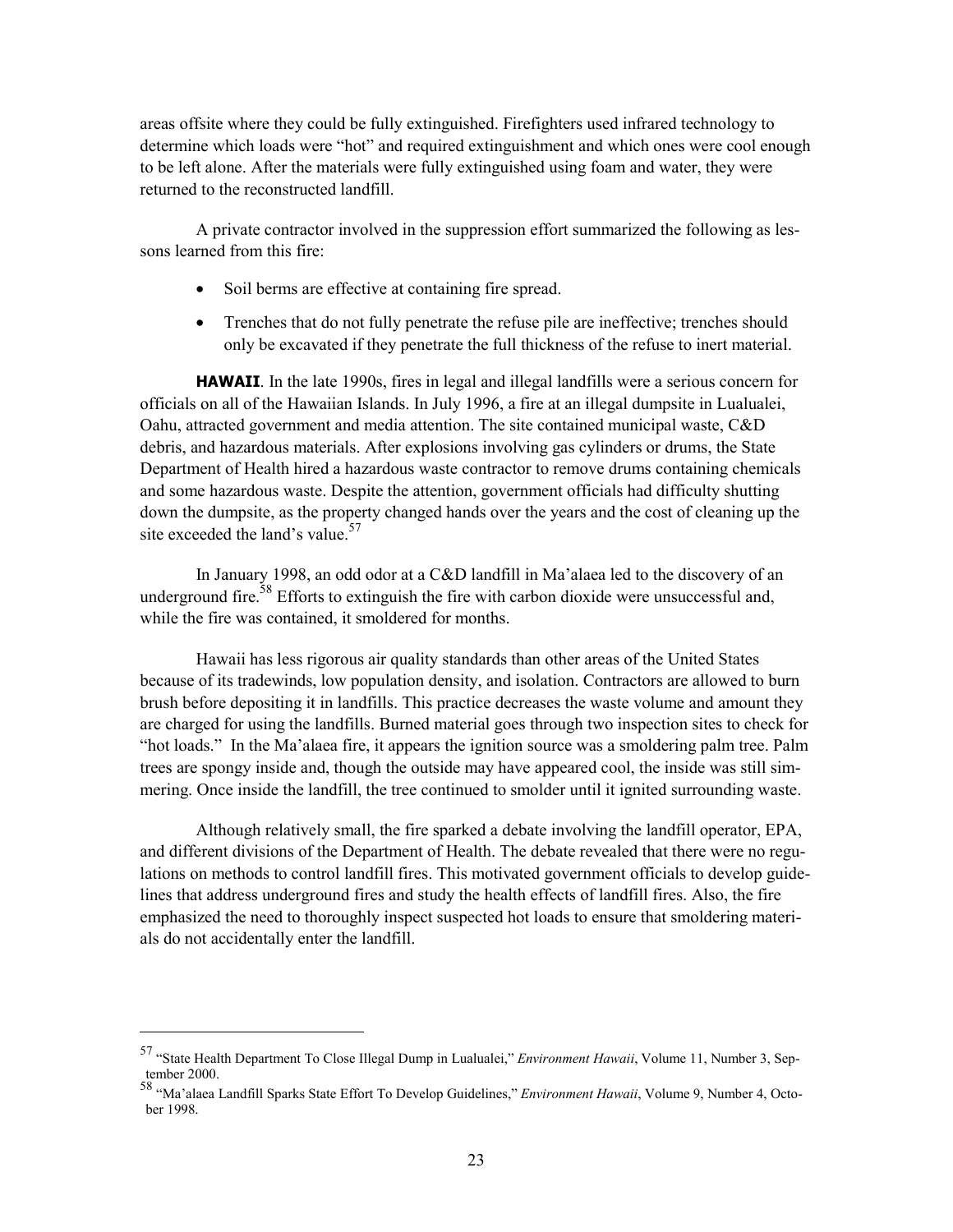<span id="page-28-0"></span>**OTHER EXAMPLES**. The following examples were taken from media reports and interviews with fire officials in the affected jurisdictions. These examples shed light on firefighting tactics and local concerns associated with landfill fires.

*Fairfax County, Virginia.*<sup>59</sup> Fairfax County Fire Station 19 (Lorton) has two landfills within its call range. In November 2000, a fire broke out at the I-95 Landfill, near Lorton, VA. A 250-foot by 50-foot pile of debris, consisting of trees, stumps, and mulch, was ignited. Firefighters used water and foam to control and extinguish the fire. A fire technician who participated in the suppression effort stated that the most important tactic used in the fire was having firefighters and machinery overhaul the burning or smoldering areas to ensure that the fire did not rekindle.

*Cumberland County, North Carolina*.<sup>60</sup> In July 1998, flames at a landfill sent plumes of smoke over a large area. Firefighters were forced to contain the fire and let it burn since it was too hot for water to extinguish it effectively. An estimated 26 trailer loads of mulch were in the landfill. The mulch was very finely packed, the heat remained at the core, and water would not have cooled or extinguished the fire. Firefighters assured the fire did not spread to nearby tire piles by digging a ditch all around the fire, containing it. The fire burned itself out after several weeks.

*Montezuma County Landfill, Colorado*.<sup>61</sup> In June 2001, smoke from this 6-acre fire spread high over the Montezuma Valley. The 320-acre landfill was filled with compressed, baled trash and municipal and industrial waste. 62 Attempts were made to douse the fire with water, but they were ineffective. State landfill officials and other experts decided the best way to attack the blaze was to remove the smoldering bales of refuse, break them apart, and extinguish them individually. The cause of the fire was not determined. Landfill officials reported that confining the fire and smothering it proved to be the most effective method of extinguishing it.

**Danbury, Connecticut**<sup>63</sup> In 1996 and 1997, numerous underground landfill fires occurred at the Danbury city landfill. These fires were caused by spontaneous combustion of decomposing waste and were rekindled and continued smoldering underground over 18 months. Different underground "hotspots" increased the intensity of landfill odors. These fires in the 47 acre landfill were the subject of extensive media coverage and residential complaints. As elsewhere, water was ineffective in extinguishing these fires, and its use added to the stench, causing additional citizen complaints. Residents filed lawsuits for damages caused by exposure to hydrogen sulfide gas from the smoke. As a result of the lawsuits, the landfill was forced to close. A 40 foot high permanent flare had to be installed to burn off landfill gas and reduce the odors.

**Bend, Oregon**.<sup>64</sup> A youth fell into a burning sinkhole on the site of an old landfill and suffered third-degree burns across 30 percent of his body. The youth and his friend had noticed a thin trail of smoke coming from the ground while walking home and went to investigate. There

<sup>59</sup> Telephone interview with David Sweedland, Technician, Fairfax County Station 19, and *I-95 Landfill Debris Fire*, Fairfax County Fire and Rescue Department News Release, November 7, 2000.

<sup>60</sup>*Landfill Fire Continues To Burn,* WRAL 5 Cumberland County News, July 30, 1998. 61 "Landfill Fire Fills Valley With Smoke," *Cortez Journal,* June 19, 2001.

<sup>62</sup> Telephone interview with Montezuma County Landfill official. 63 *The News-Times*, Danbury, CT, December 1996–October 1997.

<sup>64 &</sup>quot;Youth Slips Into Burning Bend Sinkhole," *The Oregonian,* December 28, 1991.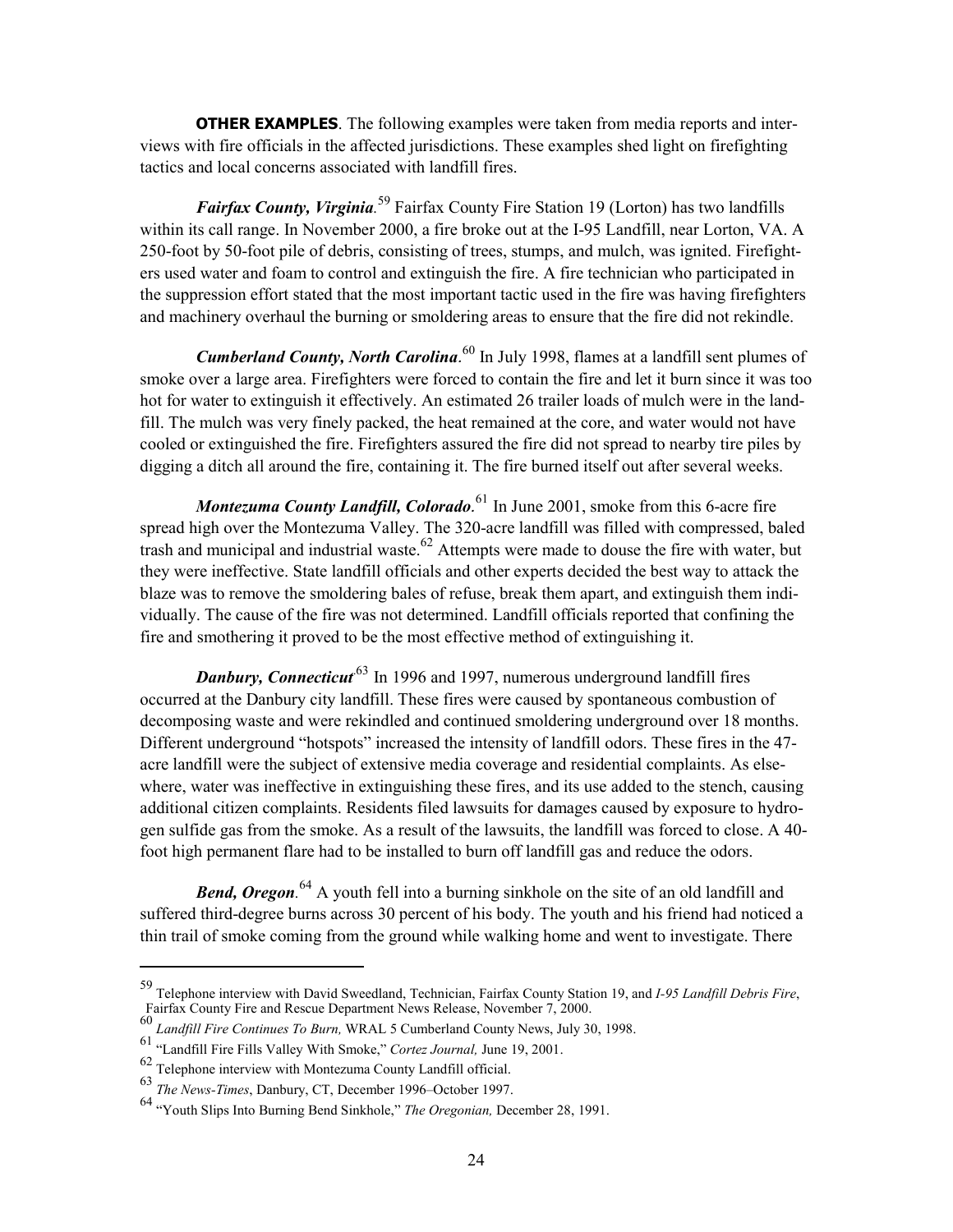was a small hole at the surface. While investigating the hole, the ground collapsed around the youth. The sinkhole was on a parcel of park district land on the outskirts of Bend, Oregon. The former landfill was owned by the county, and the land was later given to the park district. The original dump was used for wood waste. The decomposing waste smoldered and ignited through spontaneous combustion. Burned out pockets caused the landfill's earthen cover to weaken and collapse. Most of the problem areas were along the edges of the landfill where the earthen cap was the thinnest. The park district originally planned to put children's baseball fields on an unused portion of the old landfill, but reconsidered after conferring with the local Department of Environmental Quality.

*Colerain Township, Ohio.*<sup>65</sup> In 1996, the Colerain Township landfill experienced a major landslide that filled a nearby limestone quarry with acres of landfilled waste. The quarry was being excavated to hold additional waste in the landfill site when the landslide occurred. The area that had collapsed was dangerous; garbage was exposed and equipment was buried underneath, which made removal of the waste dangerous. The landfill officials could not move equipment to the site due to enormous voids in the exposed area; they feared bulldozers would be swallowed into the pile.

A series of four fires subsequently ignited, covering a 35-acre area. The first was a small 100-square-yard fire ignited by lightning. The second fire was as a result of combustion of decomposing waste and lasted 7 days covering a 20-acre area. Firefighters used pumped water and heavy equipment to tear down the fire area and then smothered it with dirt. Fifteen to 20 million gallons of water were used in the 7-day period. The last two fires were also a result of spontaneous combustion, but they were smaller in size. Water and heavy equipment were used to extinguish these two fires as well. Ultimately, restoring the landfill took approximately 2 years to complete.

**San Bernardino County, California<sup>66</sup> In 1999**, funding was approved for the cleanup of a smoldering fire at an illegal dumpsite in Cajon Pass. The illegal dumpsite had been in operation for about 3 years. At the time of the fire, the dumpsite contained 200,000 cubic yards of waste, which filled an area about 60 feet high and 450 feet long. Most of the waste consisted of rubble, telephone poles, railroad ties, whole trees, shrubs, and large stumps. About 80,000 cubic yards (60,000 tons) were organic wastes, which spontaneously ignited, causing the fire. The smoldering fire posed a significant risk to nearby residences, wildlands, power lines, and railroad tracks, and it threatened serious water contamination. Agencies from the state and local level were involved in the funding effort.

<sup>65</sup> Telephone interview with Ohio Colerian Township Dept. of Fire and EMS Fire Chief Bruce Smith.

<sup>66</sup>*State Waste Board Approves Funding for Cajon Pass Dump Cleanup,* California Integrated Waste Management Board, May 27, 1999, 99-053. [http://www.ciwmb.ca.gov/pressroom/1999/may/nr053.htm.](http://www.ciwmb.ca.gov/pressroom/1999/may/nr053.htm)